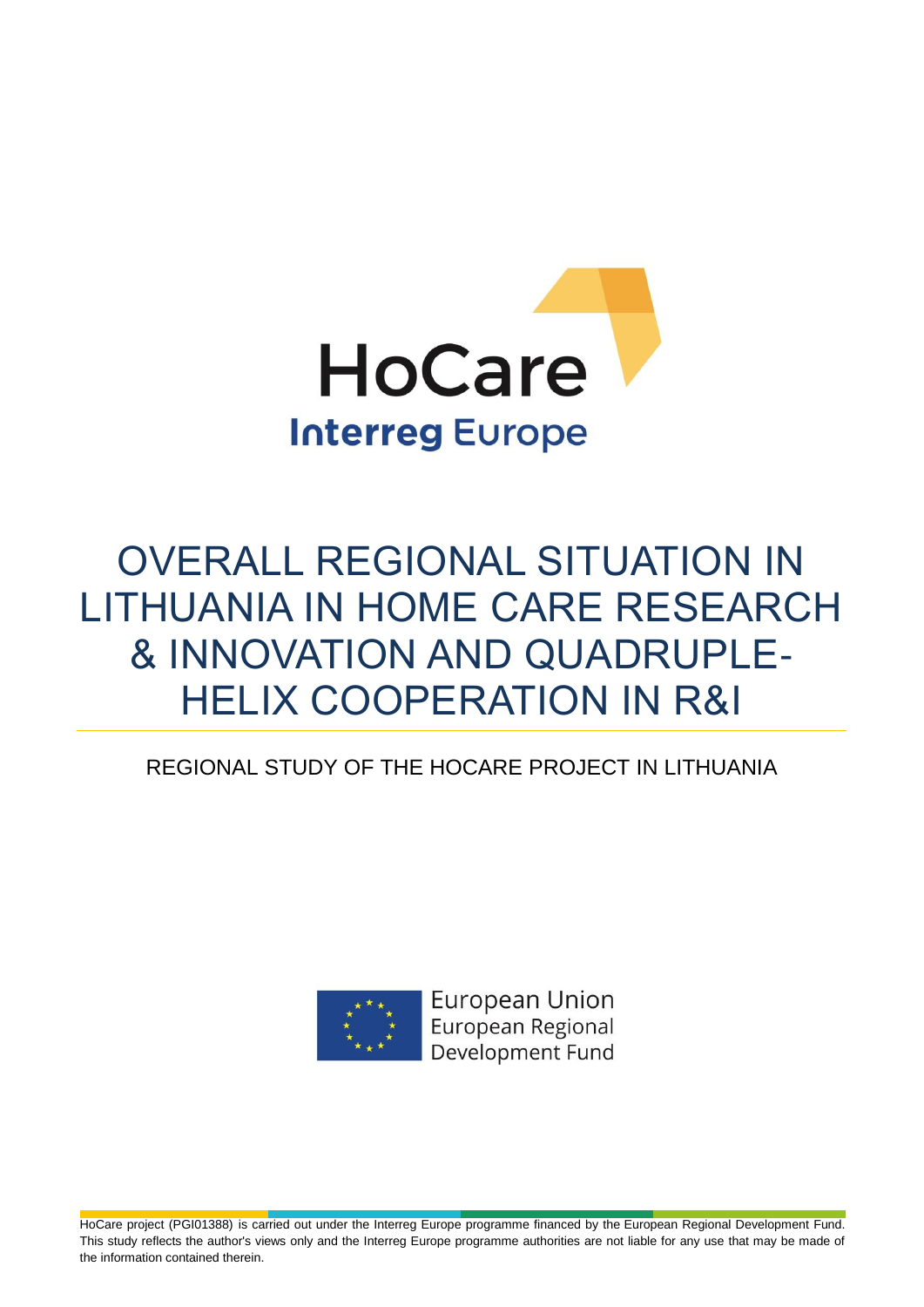



# **Contents**

| 7. Potential improvements of the Operational Programme and other possible improvements in regional |
|----------------------------------------------------------------------------------------------------|
|                                                                                                    |
|                                                                                                    |
|                                                                                                    |
|                                                                                                    |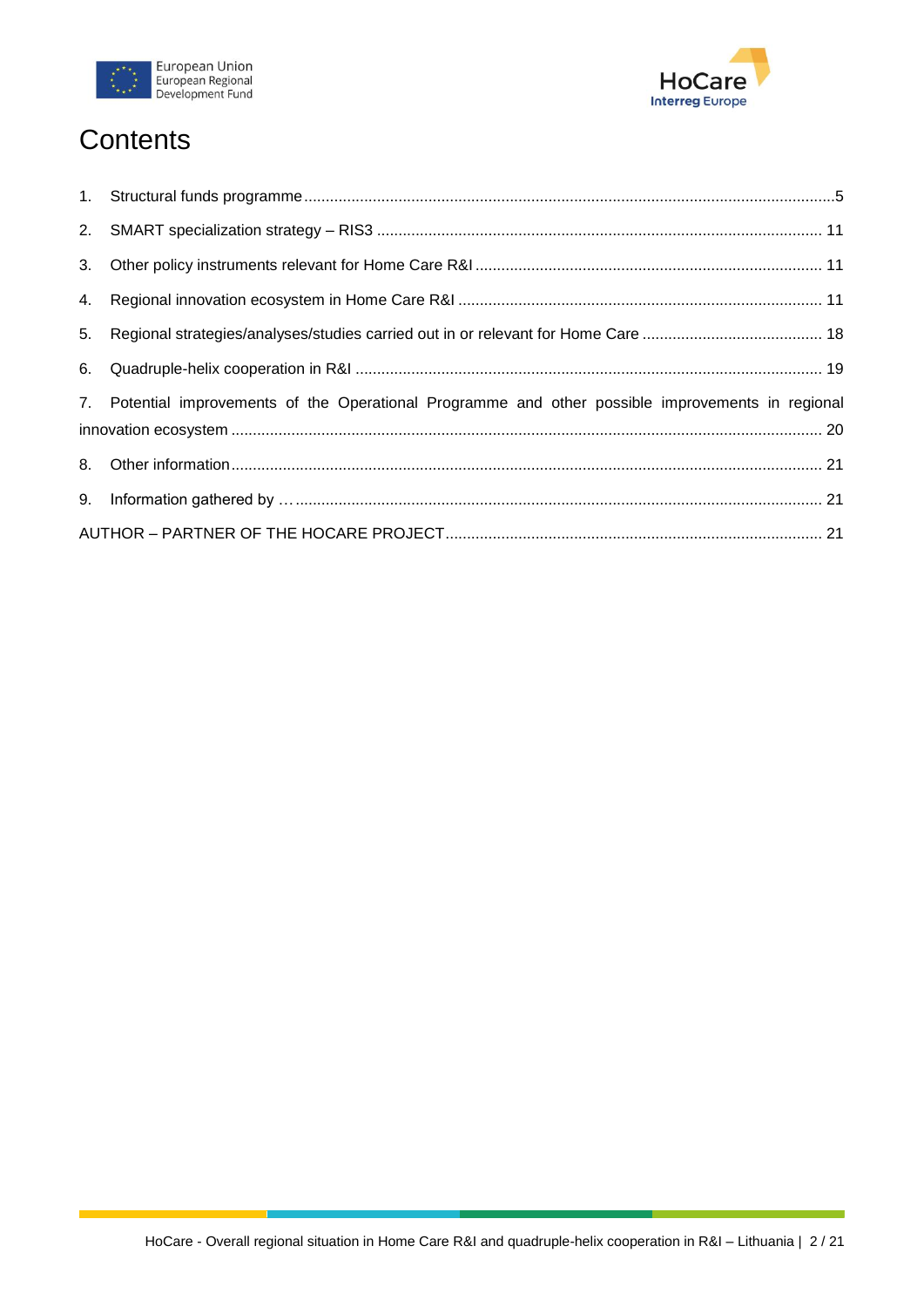



### **ABSTRACT (LT)**

HoCare projekto tikslas - paskatinti inovatyvius socialinės rūpybos sprendimus regioninėje inovacijų vertės grandinėje, stiprinant veikėjų bendradarbiavimą keturgubos spiralės principu. Projektu siekiama pagerinti struktūrinių fondų projektų efektyvumą, poveikį, kokybę ir t.t. Pradinis turinys tam yra kuriamas atliekant regioninę analizę ir toliau stiprinamas per tematinius seminarus.

Remiantis Lietuvos MTEPI socialinės rūpybos srityje ir keturgubos spiralės MTEPI srityje situacijos analize, 2014-2020 m. laikotarpiu yra identifikuotos trys susijusios paramos priemonės – "Ikiprekybiniai pirkimai LT" , "Intelektas. Jungtiniai mokslo-verslo projektai" ir "Inovaciniai čekiai".

Lietuvoje pagrindinės institucijos, atsakingos už MTEPI politikos formavimą yra LR Švietimo ir mokslo ministerija ir LR Ūkio ministerija. LR Socialinės apsaugos ir darbo ministerija iš esmės nevaidina jokio vaidmens skatinant inovatyvius socialinės rūpybos sprendimus, o jos pagrindinis tikslas yra užtikrinti socialinės politikos įgyvendinimą.

Lietuvoje taip pat yra dvi platformos, susijusios su MTEPI socialinės rūpybos srityje - Integruotas mokslo ir verslo centras Santaros slėnis ir Santakos slėnis. Santaros slėnis yra kompetencijos centras šiose mokslo ir technologijų srityse: biotechnologijos ir biofarmacija; inovatyvios medicinos technologijos; molekulinė medicina ir biologiniai vaistai; ekosistemos ir darnus vystymasis. Santakos slėnis yra nacionalinis atviros prieigos MTEP centras, koncentruojantis vienoje teritorijoje mokslo ir studijų potencialą šiose srityse: tvari chemija ir biofarmacija, ateities energetika, mechatronika, informacinės ir ryšių technologijos.

Sveikatos apsaugos srityje didelę dalį žinių ir inovacijų kūrimo bei perkėlimo į medicinos praktiką veiklų atlieka medicinos įstaigos. Tyrimai stipriai išvystyti Vilniaus universitete, Lietuvos sveikatos mokslų universitete ir Kauno klinikose.

Bendras MTEPI sistemos dalyvių iš visų keturgubos spiralės vektorių požiūris į bendradarbiavimą MTEPI srityje yra tas, jog bendradarbiavimas yra tik deklaruojamas, tačiau nekuriantis pridėtinės vertės. Siekiant pagerinti veiksmų programas, skatinančias keturgubos spiralės principu paremtą MTEPI socialinės rūpybos srityje, reikia skatinti bendradarbiavimą tarp visų suinteresuotųjų šalių. Taip pat svarbu gerinti bendrą darbą tarp pagrindinių atsakingų ministerijų – LR Ūkio ministerijos, LR Švietimo ir mokslo ministerijos, LR Socialinės apsaugos ir darbo ministerijos, siekiant paskatinti mokslinius tyrimus socialinės rūpybos srityje, nes šiuo metu ministerijos nebendradarbiauja. Vienas iš galimų sprendimų - sukurti tarpministerinį veiksmų planą.

Be to, siekiant platesnio suinteresuotųjų šalių dalyvavimo, nereiktų vertinti jų įtraukimo kaip formalaus proceso, bet pabandyti atsižvelgti į jų nuomonę, tuo pačiu metu skatinant juos aktyviai dalyvauti naujų pasiūlymų ir sprendimų paieškoje.

Ši regioninė analizė leis HoCare projekto rėmuose pradėti intensyvų regioninį ir tarpregioninį mokymosi procesą. Ši analizė, kartu su identifikuotomis gerosiomis praktikomis taip pat sudarys pagrindą tolesniam veiksmų plano formavimui.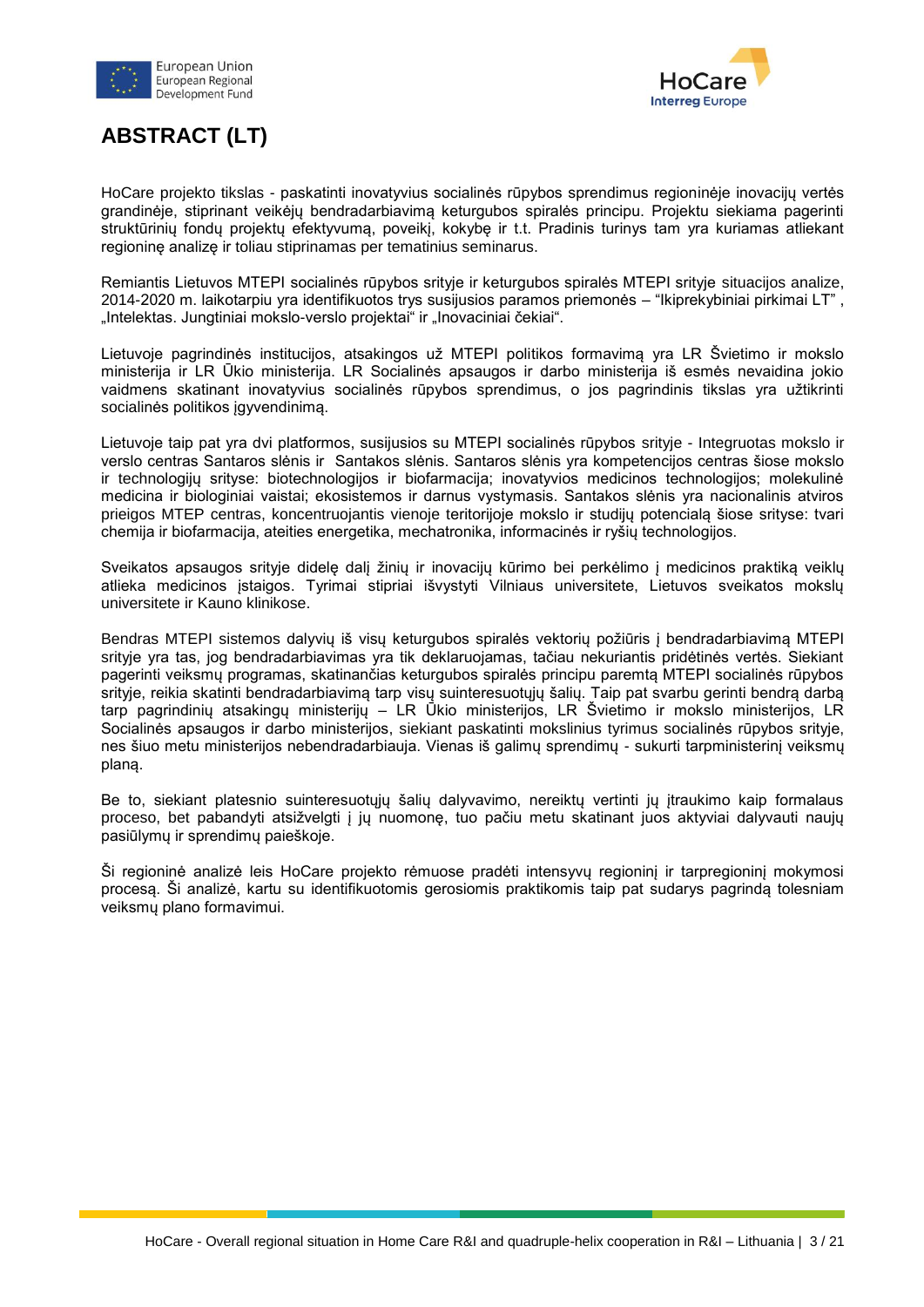



### **ABSTRACT (EN)**

The objective of HoCare project is to boost delivery of Home Care innovative solutions in regional innovation chains by strengthening the cooperation between actors in regional innovation system using Quadruple helix approach. The project aims to positively influence efficiency, impact and the quality of Structural Funds. The initial content for the project has been developed by partners during Regional analysis session, and further investigated during International Thematic Workshops.

Based on analysis of Lithuanian regional situation in Home Care R&I and quadruple-helix cooperation in R&I, three available support programs in the 2014-2020 financing period can be identified: "Pre-commercial procurement LT", "Intellect. Joint science - business projects" and "Innovation vouchers".

In respect to Lithuania, the main institutions that are involved in and related to R&D policy development are the Ministry of Education and Science and the Ministry of Economy. Ministry of Social Security and Labor practically does not play any significant role in promoting innovative home care solutions; the main aim of the latter is to ensure smooth implementation of social policies.

In addition to this, there are two platforms that also support Home Care R&I in Lithuania - Integrated scientific and business centers Santaros Valley (Santara) and Santakos Valley (Santaka). Santara is a competence center within the following science and technology areas: Biotechnology and biopharmaceuticals; Innovative medicine technologies; Molecular medicine and biopharmaceuticals; Ecosystems and sustainable Development. The Santaka Valley is a national open access R&D centre which concentrates the science potential in one designated territory. Specifically, the Santara Valley focuses on the following areas: sustainable chemistry and biopharmacy, future energy, mechatronics, information and communication technologies.

In the field of health protection, creation and transfer of innovation into practice is implemented by the medical institutions. Research is developed in the Vilnius University, Lithuanian Health Science University and Kaunas clinics.

The general attitude of main R&I actors from all 4 helixes towards using the quadruple-helix model based R&I cooperation is that currently, cooperation is only declared, but does not create the necessary added value. In order to improve the Operational Programme regarding its support for quadruple-helix based R&I in Home Care, cooperation between all stakeholders must be encouraged. It is also important to improve the cooperation between the main responsible ministries – The Ministry of the Economy, the Ministry of Education and Science, the Ministry of Social Affairs and Labor – in order to promote research in the field of home care. One of the possible solutions is to create an interministerial action plan to encourage R&I activities in Home Care areas.

Also, in order to achieve the broader stakeholder participation, there is no need to assess their inclusion from a formal process perspective. Instead, it is best to take into account their views and encourage them to actively participate in the formulation of new proposals and solutions for existing and potential incentives.

This regional analysis will enable the HoCare project to start intensive regional and interregional learning process. Based on that, a Regional Analysis, together with identified and further developed good practices, will form a basis for subsequent Action plan formulation.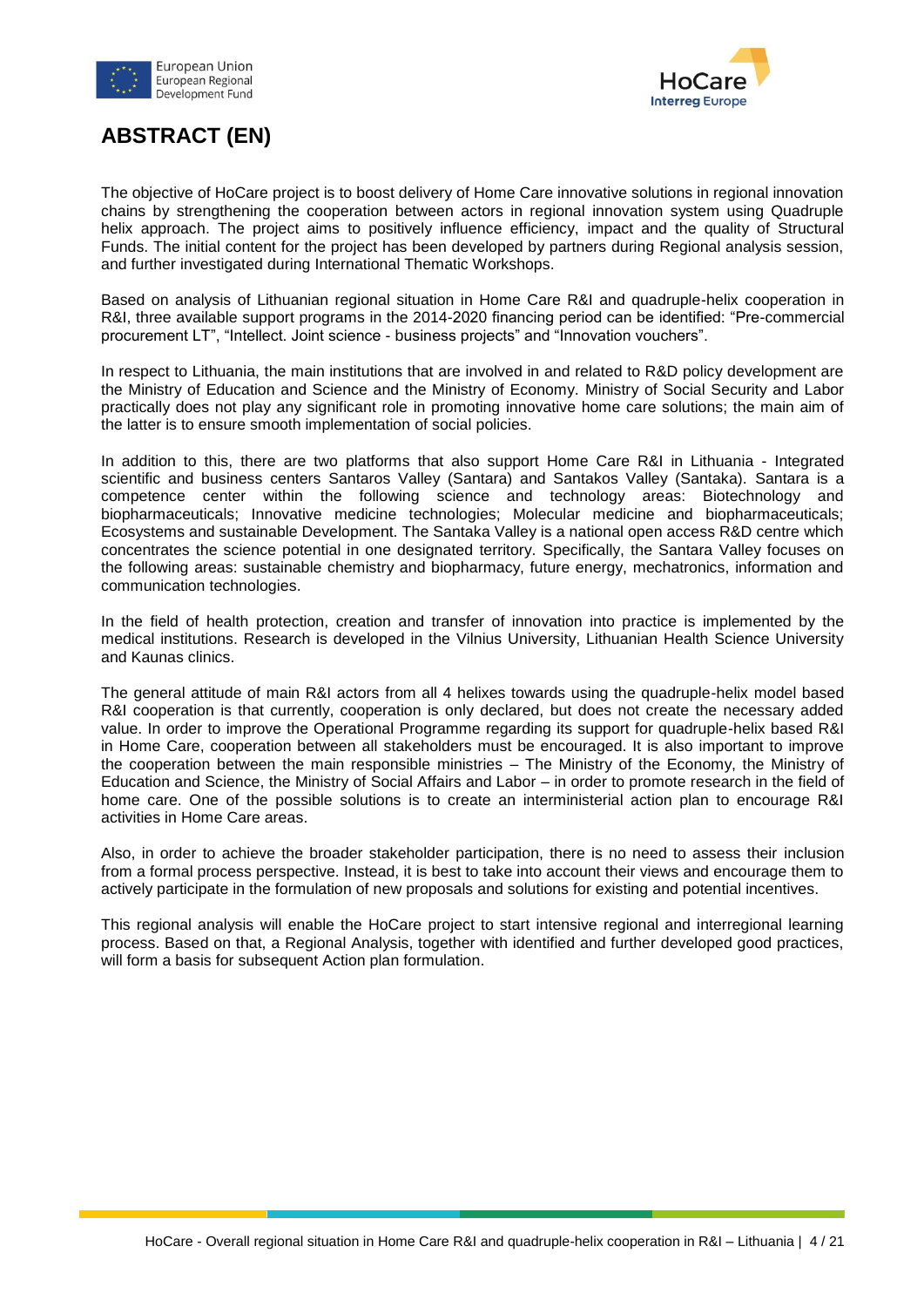



# <span id="page-4-0"></span>1. Structural funds programme

#### **Structural funds' – Operational Programme(s) - basic information**

| Name of the Structural funds' -<br><b>Operational Programme (OP) -</b><br>supporting Research & Innovation | Operational programme for the European union funds' investments in<br>2014-2020 (2014–2020 metų Europos Sąjungos fondų investicijų<br>veiksmų programa)                                                                                                                                                                                                                                                                                                                                                                                                                                                                                                                                                                                                                                                                                                                                                                                                                                                                                                                                                                                                                                                                                                                                 |
|------------------------------------------------------------------------------------------------------------|-----------------------------------------------------------------------------------------------------------------------------------------------------------------------------------------------------------------------------------------------------------------------------------------------------------------------------------------------------------------------------------------------------------------------------------------------------------------------------------------------------------------------------------------------------------------------------------------------------------------------------------------------------------------------------------------------------------------------------------------------------------------------------------------------------------------------------------------------------------------------------------------------------------------------------------------------------------------------------------------------------------------------------------------------------------------------------------------------------------------------------------------------------------------------------------------------------------------------------------------------------------------------------------------|
| Geographical coverage of this OP<br>(whole country, specific counties,<br>international, etc.)             | Whole country of the Lithuania                                                                                                                                                                                                                                                                                                                                                                                                                                                                                                                                                                                                                                                                                                                                                                                                                                                                                                                                                                                                                                                                                                                                                                                                                                                          |
| <b>Managing Authority</b>                                                                                  | Ministry of Finance of the Republic of Lithuania                                                                                                                                                                                                                                                                                                                                                                                                                                                                                                                                                                                                                                                                                                                                                                                                                                                                                                                                                                                                                                                                                                                                                                                                                                        |
| (Responsible body) for this OP<br>Intermediate body(ies) for this OP<br>(if relevant)                      | Ministry of Environment of the Republic of Lithuania<br>Ministry of Energy of the Republic of Lithuania<br>Ministry of Culture of the Republic of Lithuania<br>Ministry of Social Security and Labour of the Republic of Lithuania<br>Ministry of Transport and Communications of the Republic of Lithuania<br>Ministry of Health of the Republic of Lithuania<br>Ministry of Education and Science of the Republic of Lithuania<br>Ministry of Economy of the Republic of Lithuania<br>Ministry of the Interior of the Republic of Lithuania<br>Regional Development Department under the Ministry of the Interior of<br>the Republic of Lithuania<br>Environmental Projects Management Agency of the Ministry of<br>Environment of the Republic of Lithuania<br>Public Institution European Social Fund Agency<br>Transport investment directorate<br><b>Public Institution Central Project Management Agency</b><br>Public Institution Lithuanian Business Support Agency<br>LTD Investment and business guarantees<br>Research Council of Lithuania<br>Agency for Science, Innovation and Technology<br><b>Public Investment Development Agency</b><br><b>Public Procurement Office</b><br>Financial Crime Investigation Service under the Interior of the Republic of<br>Lithuania |
| General objectives of the OP<br>(max. 1000 characters)                                                     | The Lithuanian OP brings together several key EU investment funds<br>aimed at helping Lithuania's economic development as well as tackling<br>social exclusion, unemployment and vital issues like energy security. The<br>Operational programme for the European union funds' investments in<br>2014-2020 support contributes significantly to the promotion of<br>Lithuania's ability to achieve the key EU and national development goals:<br>to boost RTD and innovation;<br>to support SMEs' competitiveness and innovation;<br>to support the shift towards a low-carbon economy in all sectors;<br>to boost environment, sustainable use of natural resources and<br>adaptation to climate change;<br>to remove barriers to the core network infrastructure through<br>$\bullet$<br>and development of transport and<br>modernisation<br>energy<br>infrastructure;<br>to promote sustainable and quality employment and supporting<br>labour mobility;<br>to improve access to social housing and quality of health care<br>services for people at risk of poverty or social exclusion;<br>to improve educational system;<br>to reduce the administrative burden for businesses and improving<br>the quality and efficiency of public services in general.                       |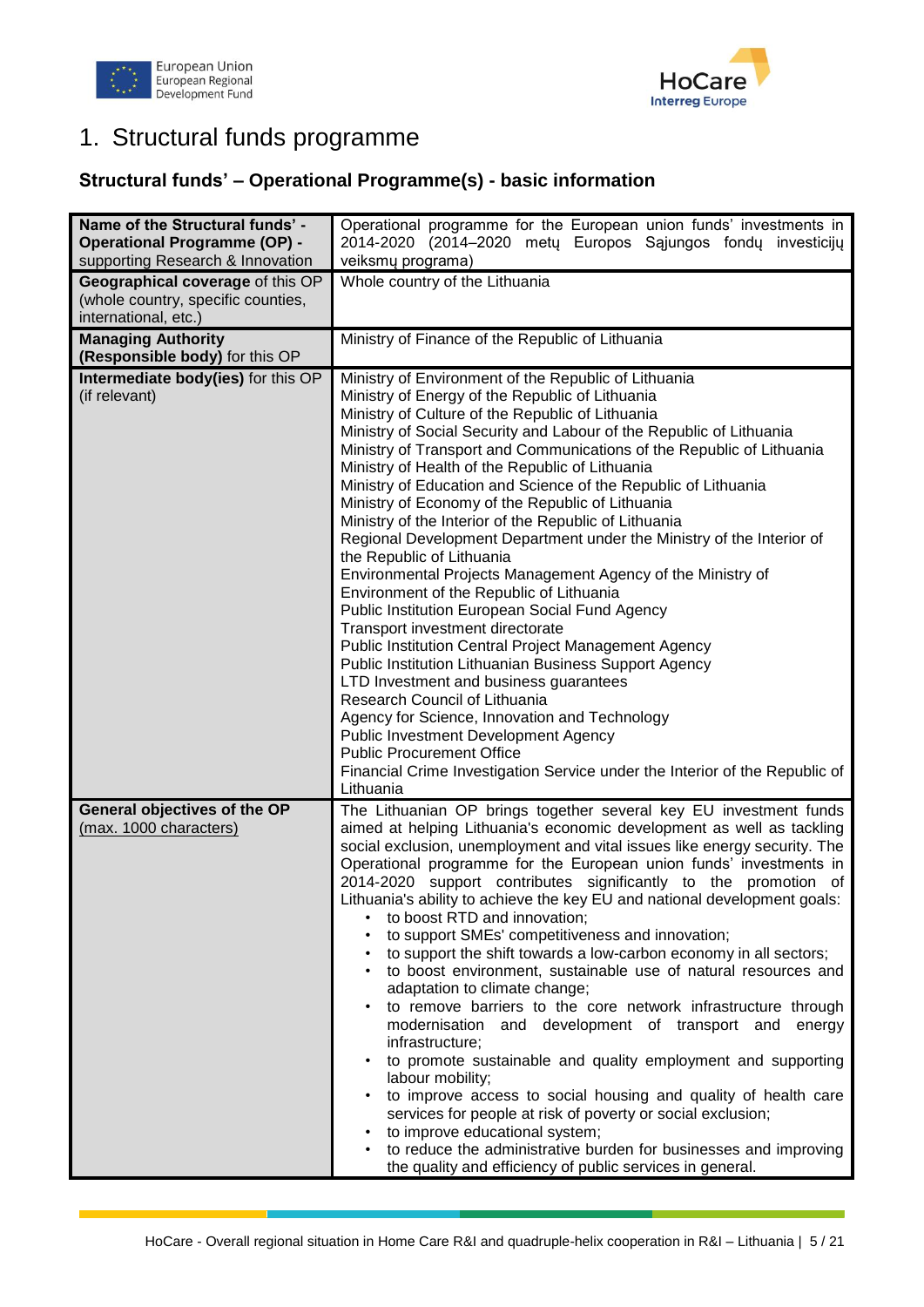



| Name of the relevant thematic<br>priority axis supporting R&I<br>activities (+ in local language in<br>brackets) | 1 priority "Strengthening of R&I"<br>(1 prioritetas "Mokslinių tyrimų, eksperimentinės plėtros ir inovacijų<br>skatinimas")                                                                                                                                                                                                                                                                    |
|------------------------------------------------------------------------------------------------------------------|------------------------------------------------------------------------------------------------------------------------------------------------------------------------------------------------------------------------------------------------------------------------------------------------------------------------------------------------------------------------------------------------|
| Specific objectives of the given<br>priority axis described above<br>(max. 1000 characters)                      | The first priority is to focus on strengthening of synergy between<br>business, studies and research, resulting in possible increase in<br>country's economic competitiveness.                                                                                                                                                                                                                 |
|                                                                                                                  | The main objective is to promote development and connection to the<br>regional and European research infrastructure network of public and<br>private R&I infrastructures that are directly related to strengthening of<br>competitiveness.                                                                                                                                                     |
|                                                                                                                  | Corporate R&I activities are also supported for increasing the supply of<br>value-added products and services.                                                                                                                                                                                                                                                                                 |
|                                                                                                                  | The fundamental change is also expected in direct promotion of demand<br>for innovations that is performed by state institutions – this is achieved by<br>more wide allowance of innovative and pre-commercial procurements<br>and using other promotional incentives that are dedicated for promoting<br>production and/or distribution of innovative products and services in the<br>market. |

#### **Available support programmes / intervention areas in 2014-2020 relevant to Home Care R&I and quadruple-helix cooperation in R&I**

| <b>PRE-COMMERCIAL PROCUREMENT LT (Ikiprekybiniai pirkimai LT)</b>                      |                                                                                                                                                                                                                                                                                                                                                                                                                                                                                                                                                                                                                                                                                                                                                                                                                              |  |
|----------------------------------------------------------------------------------------|------------------------------------------------------------------------------------------------------------------------------------------------------------------------------------------------------------------------------------------------------------------------------------------------------------------------------------------------------------------------------------------------------------------------------------------------------------------------------------------------------------------------------------------------------------------------------------------------------------------------------------------------------------------------------------------------------------------------------------------------------------------------------------------------------------------------------|--|
| http://ukmin.lrv.lt/lt/veiklos-sritys/es-parama/2014-2020-m/ikiprekybiniai-pirkimai-lt |                                                                                                                                                                                                                                                                                                                                                                                                                                                                                                                                                                                                                                                                                                                                                                                                                              |  |
| <b>Supported activities</b>                                                            | Stimulating innovation demand through the pre-commercial procurement<br>(encouraging public institutions to purchase R&D services), which<br>creates a new, non-existent product, service, material, process or<br>substantially upgrade an existing product, service, material, process,<br>which is intended for the solving general public on current socio-<br>economic problems.<br>Awards for applicant (project manager) participants, designed to promote<br>the achievement of the project objectives.                                                                                                                                                                                                                                                                                                              |  |
| <b>Relevancy of this</b><br>support programme                                          | Relevant both to Home Care R&I + quadruple-helix cooperation in R&I                                                                                                                                                                                                                                                                                                                                                                                                                                                                                                                                                                                                                                                                                                                                                          |  |
| <b>Reasons of its relevance</b><br>for Home Care R&I                                   | This support programme is used to stimulate the demand for innovations by<br>implementing pre-commercial procurements (motivating state institutions to<br>purchase R&I services) during which innovative products meant for relevant<br>socioeconomic problem solutions are developed. While developing innovative<br>technologies and processes, development is also attempted in two other smart-<br>specialization directions that are related to Home Care: involved and creative<br>society; health and bio-technology.                                                                                                                                                                                                                                                                                                |  |
| <b>Reasons of its relevance</b><br>for quadruple-helix<br>cooperation in R&I           | The contracting authority carrying out high-value pre-commercial procurement is<br>obliged to consult with the Research, development and innovation strategic<br>council. The Council consists of relevant ministries, research, development and<br>innovation policy implementing institutions, academic and research institutions,<br>business and other social partners. The Council is a high-level platform for<br>discussion, covering the science, technology and innovation development-related<br>issues, such as smart specialization, integrated science, study and business<br>centers (valleys), innovation-friendly environment etc. The contracting authority<br>must also inform the public about its ongoing pre-commercial procurement,<br>achieved results and the aplying posibilities of these rezults. |  |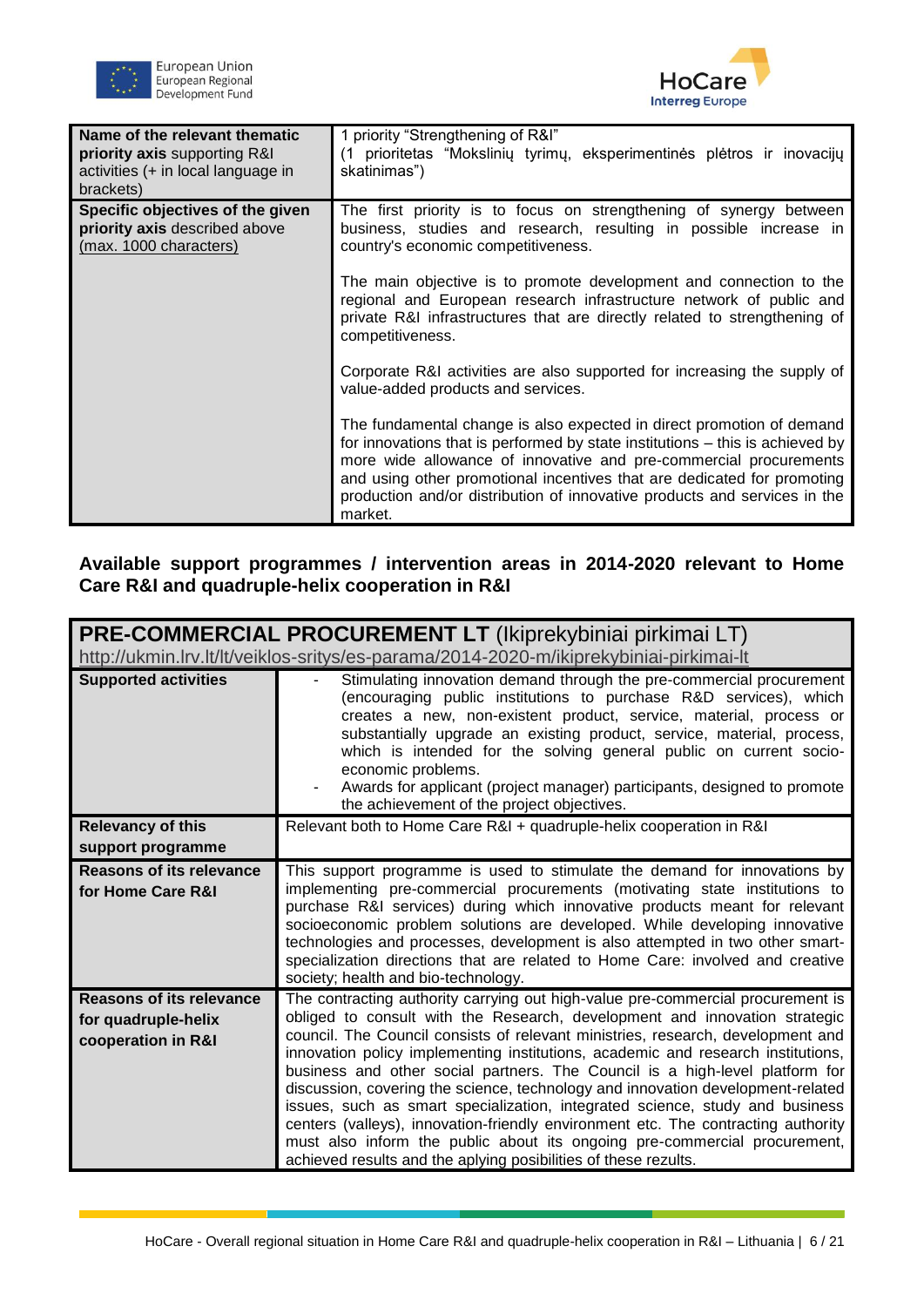



| <b>Amount of funds</b>                                                       | 29 360 732,00 EUR                                                                                                                                                                                                                                                                                                                                                                                                                                                                                                   |
|------------------------------------------------------------------------------|---------------------------------------------------------------------------------------------------------------------------------------------------------------------------------------------------------------------------------------------------------------------------------------------------------------------------------------------------------------------------------------------------------------------------------------------------------------------------------------------------------------------|
| Objective                                                                    | Objective of the support programme is to promote demand-driven innovations by<br>developing new products as well as speed up the development of such<br>innovations that would efficiently address the needs of the public sector.                                                                                                                                                                                                                                                                                  |
| <b>Eligible recipients</b>                                                   | Recipients – contracting authorities that have received confirmation from the<br>coordinating authority that the procurement can be organized in accordance with<br>the description of the procedure of pre-commercial procurements.<br>Partners - contracting authorities that are engaged in pre-commercial<br>procurements with the recipients.                                                                                                                                                                  |
| Time plan for calls                                                          | Calls are irregular, carried out by state planning. The first call is planned for the<br>$2th$ quarter of 2017.                                                                                                                                                                                                                                                                                                                                                                                                     |
|                                                                              | <b>INTELLECT. JOINT SCIENCE - BUSINESS PROJECTS (Intelektas. Bendri</b>                                                                                                                                                                                                                                                                                                                                                                                                                                             |
| mokslo – verslo projektai)                                                   |                                                                                                                                                                                                                                                                                                                                                                                                                                                                                                                     |
|                                                                              | http://ukmin.lrv.lt/lt/veiklos-sritys/es-parama-1/2014-2020-m/intelektas-bendri                                                                                                                                                                                                                                                                                                                                                                                                                                     |
| <b>Supported activities</b>                                                  | <b>R&amp;D:</b><br>$\overline{\phantom{a}}$<br>companies' initial investment, which is intended to create a new or<br>expand an existing company R & D and innovation infrastructure, which<br>is not available publicly or in clusters.                                                                                                                                                                                                                                                                            |
| <b>Relevancy of this</b><br>support programme                                | Relevant both to Home Care R&I + quadruple-helix cooperation in R&I                                                                                                                                                                                                                                                                                                                                                                                                                                                 |
| <b>Reasons of its relevance</b><br>for Home Care R&I                         | This support programme is aimed at encouraging joint ventures between private<br>legal entities and research and academic institutions in R&I projects in smart<br>specialization areas (areas related to Home Care - "Involved and creative<br>society" and "Health technology and bio-technology"), thus creating favourable<br>conditions for long-term partnerships between business and scientific<br>communities, better exploitation of this synergetic effect.                                              |
| <b>Reasons of its relevance</b><br>for quadruple-helix<br>cooperation in R&I | This support programme is intended to encourage business, knowledge<br>institution and higher education sector interaction elaboration by attracting<br>investments for product and service development, technology, innovations in<br>social and public services as well as stimulating demand, networking, group and<br>open innovations. Public participation is ensured indirectly, by identifying<br>businesses' needs for new R&I projects and by developing social innovations.                              |
| <b>Amount of funds</b>                                                       | 139 017 609,00 EUR                                                                                                                                                                                                                                                                                                                                                                                                                                                                                                  |
| <b>Objective</b>                                                             | Objective of the support programme $-$ to motivate companies to invest in<br>innovative products, services and processes to launch necessary R&I, as well as<br>to encourage establishment and development of innovation enterprises by<br>investing in R&I and development of innovation infrastructure, innovative<br>technologies and processes. Developments are also intended for two smart-<br>specialization Home Care areas: "Involved and creative society" and "Health<br>technology and bio-technology". |
| <b>Eligible recipients</b>                                                   | Recipients - private legal entities and public institutions involved in R&I activities<br>(except academic institutions).<br>Partners - private legal entities and academic institutions.                                                                                                                                                                                                                                                                                                                           |
| Time plan for calls                                                          | Calls are regular, planned for $2th$ quarter of 2017, 1 <sup>th</sup> quarter of 2018, 3 <sup>th</sup> quarter<br>of 2019.                                                                                                                                                                                                                                                                                                                                                                                          |
| <b>INNOVATION VOUCHERS (Inovaciniai čekiai)</b><br>http://inocekiai.mita.lt/ |                                                                                                                                                                                                                                                                                                                                                                                                                                                                                                                     |
| <b>Supported activities</b>                                                  | Provision of the innovative vouchers for technical feasibility studies;<br>Providing innovative voucher for early-stage R & D projects.                                                                                                                                                                                                                                                                                                                                                                             |
| <b>Relevancy of this</b><br>support programme                                | Relevant both to Home Care R&I + quadruple-helix cooperation in R&I                                                                                                                                                                                                                                                                                                                                                                                                                                                 |
| <b>Reasons of its relevance</b>                                              | By this support programme private legal entities are given innovation vouchers,                                                                                                                                                                                                                                                                                                                                                                                                                                     |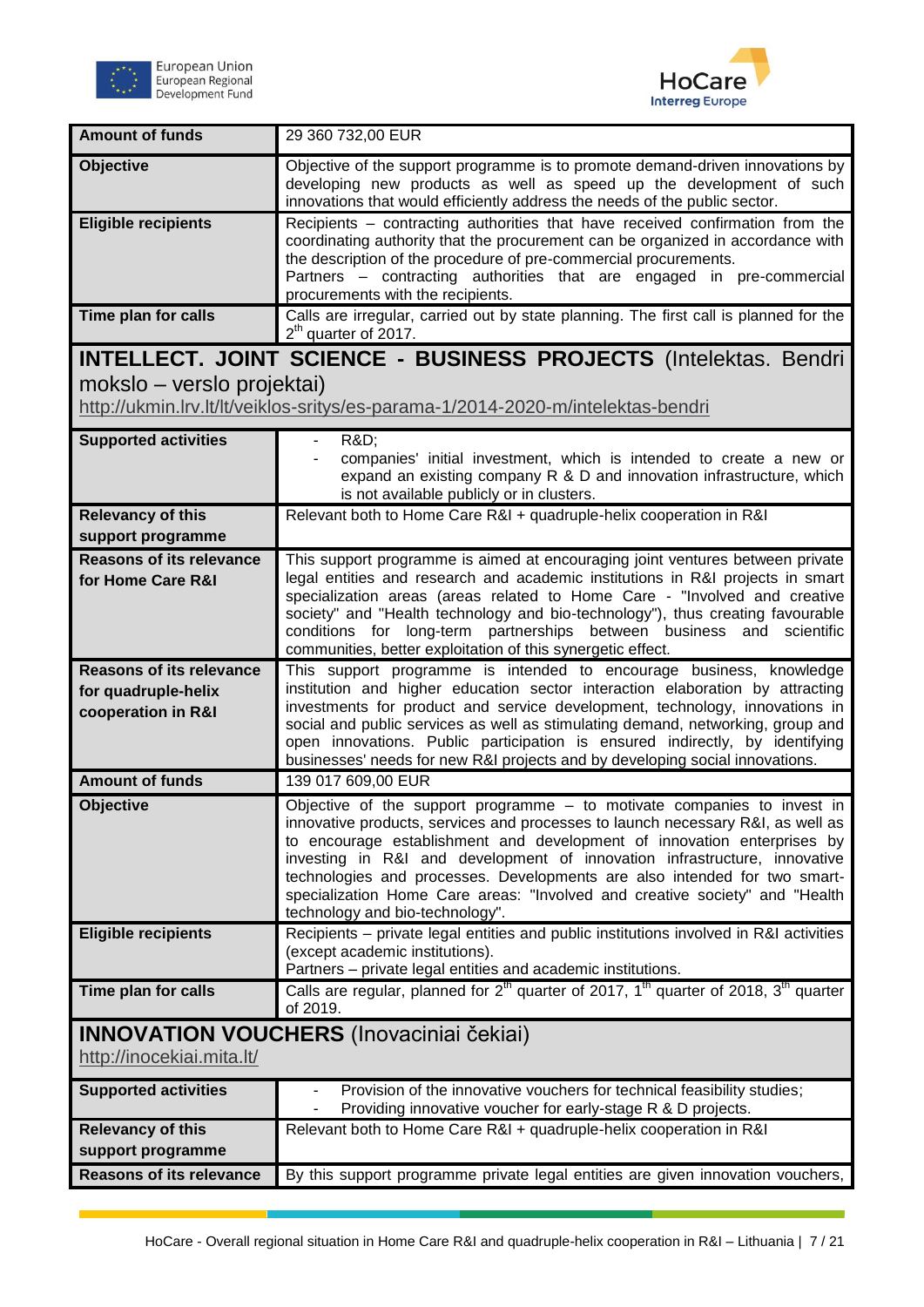



| for Home Care R&I                                                            | which are meant for technical capability studies and early stage R&I projects.<br>According to the description of the programme, projects must satisfy smart-<br>specialization areas, of which "Involved and creative society" and "Health<br>technology and bio-technology" are related to Home Care.                                                      |
|------------------------------------------------------------------------------|--------------------------------------------------------------------------------------------------------------------------------------------------------------------------------------------------------------------------------------------------------------------------------------------------------------------------------------------------------------|
| <b>Reasons of its relevance</b><br>for quadruple-helix<br>cooperation in R&I | Innovation vouchers is a measure which enables collaboration between business<br>and academic sector. Project eligibility selection is carried out by panel of<br>experts, comprised of representatives of government, science, business and<br>society, thus ensuring quadruple-helix cooperation principle.                                                |
| <b>Amount of funds</b>                                                       | 10 136 700,00 EUR                                                                                                                                                                                                                                                                                                                                            |
| <b>Objective</b>                                                             | The objective of the programme $-$ to promote initial contacts between business<br>and science institutions, to continue cooperation in research and experimental<br>development, to encourage enterprises to be involved in innovation activities<br>more actively and to take advantage of opportunities arising from business and<br>science cooperation. |
| <b>Eligible recipients</b>                                                   | Private legal entities                                                                                                                                                                                                                                                                                                                                       |
| Time plan for calls                                                          | Calls are regular: 1 <sup>th</sup> quarter of 2017, 4 <sup>th</sup> quarter of 2018, 4 <sup>th</sup> quarter of 2019.                                                                                                                                                                                                                                        |

### **Evaluation of applications**

| <b>Evaluation process for</b><br>applications set up the<br>same way for all support<br>programmes calls? | No, it is different for various support programmes / calls                                                                                                                                                                                                                                                                                                                                                                                                                                                                                                                                                                                                                                                                                                                                                                                                                                                                                                                                                                                                                                                                                                                                                                                                                                                                                                                                                                                |
|-----------------------------------------------------------------------------------------------------------|-------------------------------------------------------------------------------------------------------------------------------------------------------------------------------------------------------------------------------------------------------------------------------------------------------------------------------------------------------------------------------------------------------------------------------------------------------------------------------------------------------------------------------------------------------------------------------------------------------------------------------------------------------------------------------------------------------------------------------------------------------------------------------------------------------------------------------------------------------------------------------------------------------------------------------------------------------------------------------------------------------------------------------------------------------------------------------------------------------------------------------------------------------------------------------------------------------------------------------------------------------------------------------------------------------------------------------------------------------------------------------------------------------------------------------------------|
| Where are the evaluators<br>from?                                                                         | From the partner country                                                                                                                                                                                                                                                                                                                                                                                                                                                                                                                                                                                                                                                                                                                                                                                                                                                                                                                                                                                                                                                                                                                                                                                                                                                                                                                                                                                                                  |
| Who evaluates<br>applications of each of<br>the support programme /<br>intervention area call?            | "Pre-commercial procurement LT" - Lithuanian Ministry of Economy and Steering<br>committee of measures (LT Ūkio ministerija ir Priemonės projektų priežiūros<br>komitetas);<br>"Intellect. Joint science - business projects" - Lithuanian Business Support<br>Agency (Lietuvos verslo paramos agentūra);<br>"Innovation vouchers" – Agency for Science, Innovation and Technology (Mokslo,<br>inovacijų ir technologijų agentūra).                                                                                                                                                                                                                                                                                                                                                                                                                                                                                                                                                                                                                                                                                                                                                                                                                                                                                                                                                                                                       |
| Which evaluation criteria<br>are used with what<br>weight in each of the<br>support programme?            | "Pre-commercial procurement LT":<br>Experts of science, technology and business sectors evaluate pre-commercial<br>procurement documents individually, giving the conclusions regarding the<br>compliance to the requirements of pre-commercial procurements. The main<br>criterias are:<br>1. the market can not meet the current demand - yes/no<br>during pre-commercial procurement aims to ensure competition between<br>2.<br>the participants $-$ yes/no;<br>3. pre-commercial procurement participants are interested in efficiency of<br>this process, therefore pre-commercial purchasing benefits and risks are<br>shared according to market conditions; the paid price is fully in line with<br>the contractor benefits market value and the risk assumed by the<br>participant - yes/no;<br>4. contracting authority needed innovative product available on the market<br>or there is no indication in the short term (less more than one year) that<br>market participants such product will present on the market - yes/no;<br>5. product in the market does not meet the needs of the contracting<br>authority, and therefore need to significantly improve the functional<br>properties of the product and (or) to reduce the current costs of the<br>products, and there is no indication in the short term (less than one year)<br>that the market participants will present such products on the market -<br>yes/no. |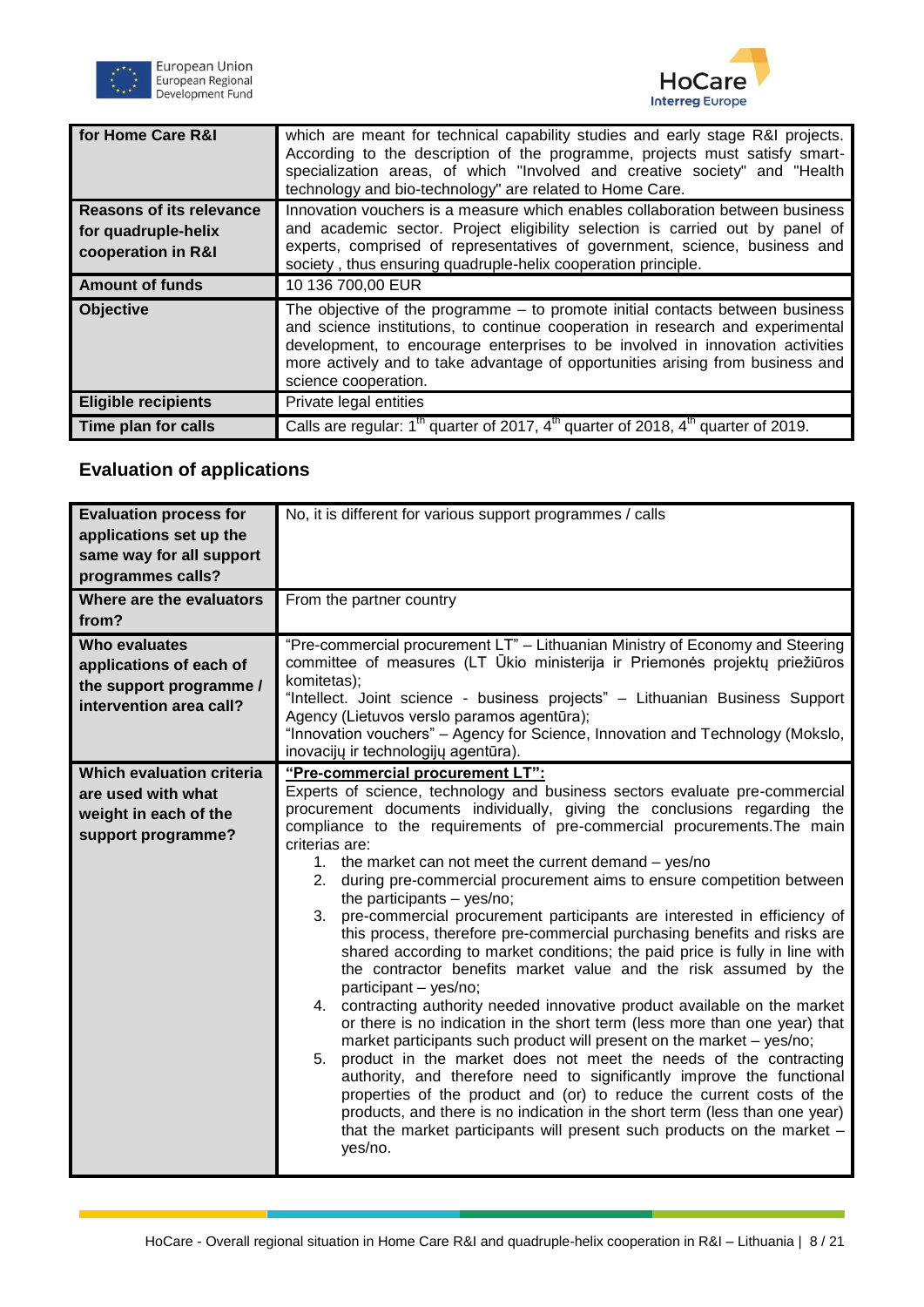



| "Intellect. Joint science - business projects":                                       |
|---------------------------------------------------------------------------------------|
| 1. Level of significance of the project generated product (innovation), weight        |
| factor $-6$ ;                                                                         |
| 2. Commercialization<br>coefficient<br>of the project<br>product<br>generated         |
| (innovation), weight factor $-6$ ;                                                    |
| 3. Income generated by the enterprise during the course of and 3 years after          |
| the end of the project;                                                               |
| 4. Ratio between project generated products that were placed on the market            |
| and expenses of the project eligible for financing, weight factor $-3$ ;              |
| 5. Experience obtained by the recipient by participating in international             |
| business and science collaborations in R&I projects and carrying out R&I              |
| activities, weight factor $-2$ ;                                                      |
| 6. Project contributes to at least one of EU Baltic region strategic goals and        |
| the action plan in the priority field of "Innovation" and/or "Education",             |
| weight factor $-1$ ;                                                                  |
| 7. Project contributes to the horizontal priority "Culture" of the 2014-2020          |
| national advance program's inter-institutional action plan, approved by the           |
| Government of the Republic of Lithuania on 19 <sup>th</sup> of March 2014, resolution |
| no. 269 "On the action plan approval of horizontal priority "Culture" of the          |
| 2014-2020 national advance program", weight factor - 1;                               |
| 8. Project contributes to the horizontal priority "Health for all" of the 2014-       |
| 2020 national advance program's inter-institutional action plan, approved             |
| by the Government of the Republic of Lithuania on 26 <sup>th</sup> of March 2014,     |
| resolution no. 293 "On the action plan approval of horizontal priority                |
| "Health for all" of the 2014-2020 national advance program", weight factor            |
| $-1$ ;                                                                                |
|                                                                                       |
| "Innovation vouchers":                                                                |
| Project is given a higher evaluation if the recipient doesn't hold experience in R&I  |
| projects and hasn't established a contact with an academic institution.               |
| For projects, recipients of which:                                                    |
| 1. Haven't carried out R&I projects in last 3 years - given 5 points                  |
| 2. Carried out one R&I project, funded by Economic Development                        |
| Programme 1 priority "Research and technological development for                      |
| economy competitiveness and growth" measure VP2-1.3-UM-05-K                           |
| "Inovouchers LT" in last 3 years, but on a different topic – given 3                  |
| points                                                                                |
| 3. 3. Carried out one R&I project in the last 3 years that is different from          |
| one mentioned in item 2 - given 1 point.                                              |

### **Governance of the relevant thematic priority axis of the Operational Programme**

| <b>Main management</b><br>bodies that influence the<br><b>OP</b> | Preparation work schedule for using 2014-2020 EU structural funding, proposed<br>EU structural funding programming document projects and 2014-2020 Lithuanian<br>EU structural funding management and control system model project are<br>approved by 2014-2020 European Union structural funding commission<br>under the government of Republic of Lithuania. This working party also<br>submits proposals to the Lithuanian positions regarding the documents related to<br>the EU cohesion policy after 2013, prepared by the European Commission.<br>Structural funding commission shall report to the Government of the Republic of<br>Lithuania. The commission consists of government, municipal and community |
|------------------------------------------------------------------|-----------------------------------------------------------------------------------------------------------------------------------------------------------------------------------------------------------------------------------------------------------------------------------------------------------------------------------------------------------------------------------------------------------------------------------------------------------------------------------------------------------------------------------------------------------------------------------------------------------------------------------------------------------------------------------------------------------------------|
|                                                                  | representatives.<br><b>Operational programme monitoring committee</b> $-$ committee formed by the<br>Government of the republic of Lithuania, responsible for operational programme<br>implementation's supervision and quality, examination and approval of selection<br>criteria, progress of the programme, examining the results and annual reports<br>and etc. The commission consists of government, municipal and community                                                                                                                                                                                                                                                                                    |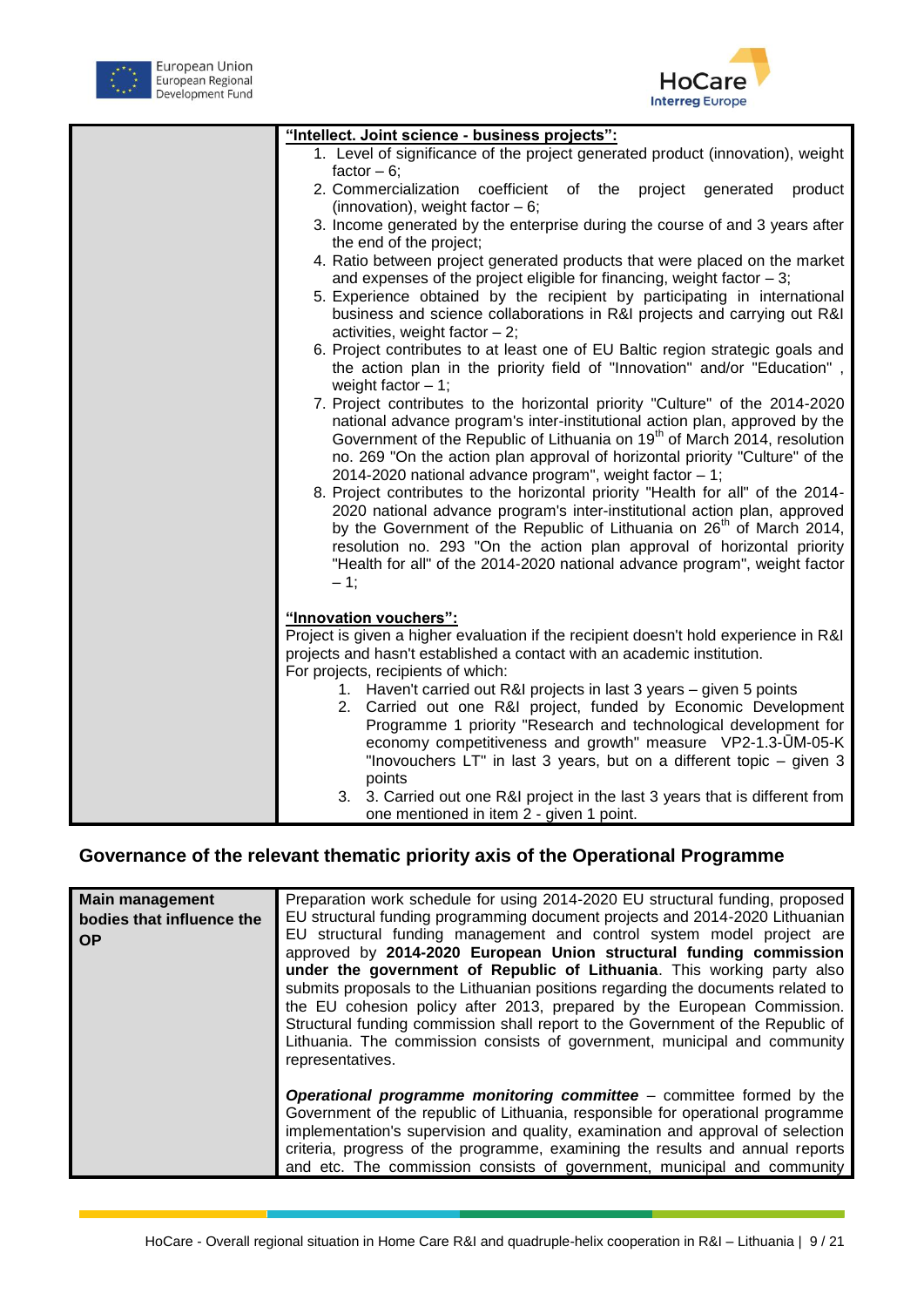



|                                   | representatives.                                                                                                                                                                                                                                                                                                                                                                                                                                                                                                                                                                                             |
|-----------------------------------|--------------------------------------------------------------------------------------------------------------------------------------------------------------------------------------------------------------------------------------------------------------------------------------------------------------------------------------------------------------------------------------------------------------------------------------------------------------------------------------------------------------------------------------------------------------------------------------------------------------|
|                                   | Institutions responsible for operational programme management, control and<br>audit:                                                                                                                                                                                                                                                                                                                                                                                                                                                                                                                         |
|                                   | Managing authority (EU structural funding management department of<br>$\bullet$<br>Ministry of finance);                                                                                                                                                                                                                                                                                                                                                                                                                                                                                                     |
|                                   | <b>Certifying authority</b> (National fund department of Ministry of finance);                                                                                                                                                                                                                                                                                                                                                                                                                                                                                                                               |
|                                   | <b>Audit authority</b> (8 <sup>th</sup> Audit state control department of the Republic of<br>Lithuania);                                                                                                                                                                                                                                                                                                                                                                                                                                                                                                     |
|                                   | Paying authority (State treasury department of Ministry of finance).                                                                                                                                                                                                                                                                                                                                                                                                                                                                                                                                         |
|                                   | <b>Intermediary institutions -</b> ministries and other institutions (Ministry of<br>environment, Ministry of Energy, Ministry of Culture, Ministry of Social Security<br>and Labour, Ministry of Health, Ministry of Education of Science, Ministry of<br>Economy, Ministry of Internal Affairs, Department of Regional Development of<br>Ministry of Internal Affairs) and implementing authority; Ministry of internal affairs<br>and Regional development council, Public procurement council, Financial crime<br>investigation service.                                                                 |
|                                   | Action programme steering committee - a committee is formed from<br>representatives of managing, certifying and intermediary authorities to examine<br>issues on action programme execution. Socioeconomic partners and centres of<br>excellence may be included in the committee as observers.                                                                                                                                                                                                                                                                                                              |
|                                   | <b>Assessment coordination group - a working party that considers annual</b><br>evaluation plans, analyses their progress and implementation, considers EU<br>structural funding evaluation project technical specifications and results, submits<br>proposals to the responsible authorities regarding EU structural funding<br>evaluation action planning and execution, carries out other tasks related to EU<br>structural funding evaluation coordination. This working party is comprised of<br>representatives of the Ministry of Finance of the Republic of Lithuania and<br>intermediary authority. |
| <b>Possibilities to influence</b> | yes                                                                                                                                                                                                                                                                                                                                                                                                                                                                                                                                                                                                          |
| the OP outside of                 |                                                                                                                                                                                                                                                                                                                                                                                                                                                                                                                                                                                                              |
| commitees?                        |                                                                                                                                                                                                                                                                                                                                                                                                                                                                                                                                                                                                              |
| How?                              | Representatives of the audit authority and methodological assistance centres,<br>partners and other interests can participate in the meetings of operational<br>programme steering committee as observers. It is expected that the managing<br>authority and ministries (within their competence) shall ensure that collaboration<br>with partners takes place during the preparation, implementation, monitoring and<br>evaluation of the operational programme                                                                                                                                             |
|                                   | Ministries or the managing authorities shall inform the partners and the public<br>regarding the selection criteria of the projects, their replacement projects and<br>terms of project funding. They may submit relevant comments to EU structural<br>funds website www.esinvesticijos.lt. Ministry must assess the remarks and<br>indicate which ones were taken into account and provide an explanation for<br>those that were not.                                                                                                                                                                       |
|                                   | Partners and members of the public are also included in the whole EU structural<br>funds evaluation process. EU structural funds evaluation plan and its<br>implementation is discussed within the operational programme monitoring<br>committee meetings with the presence of partners. Partners receive all the<br>assessment reports and information on the implementation of recommendations.<br>Partners are involved in the implementation of specific evaluations, notably the<br>evaluation planning, data collection and result discussion stages.                                                  |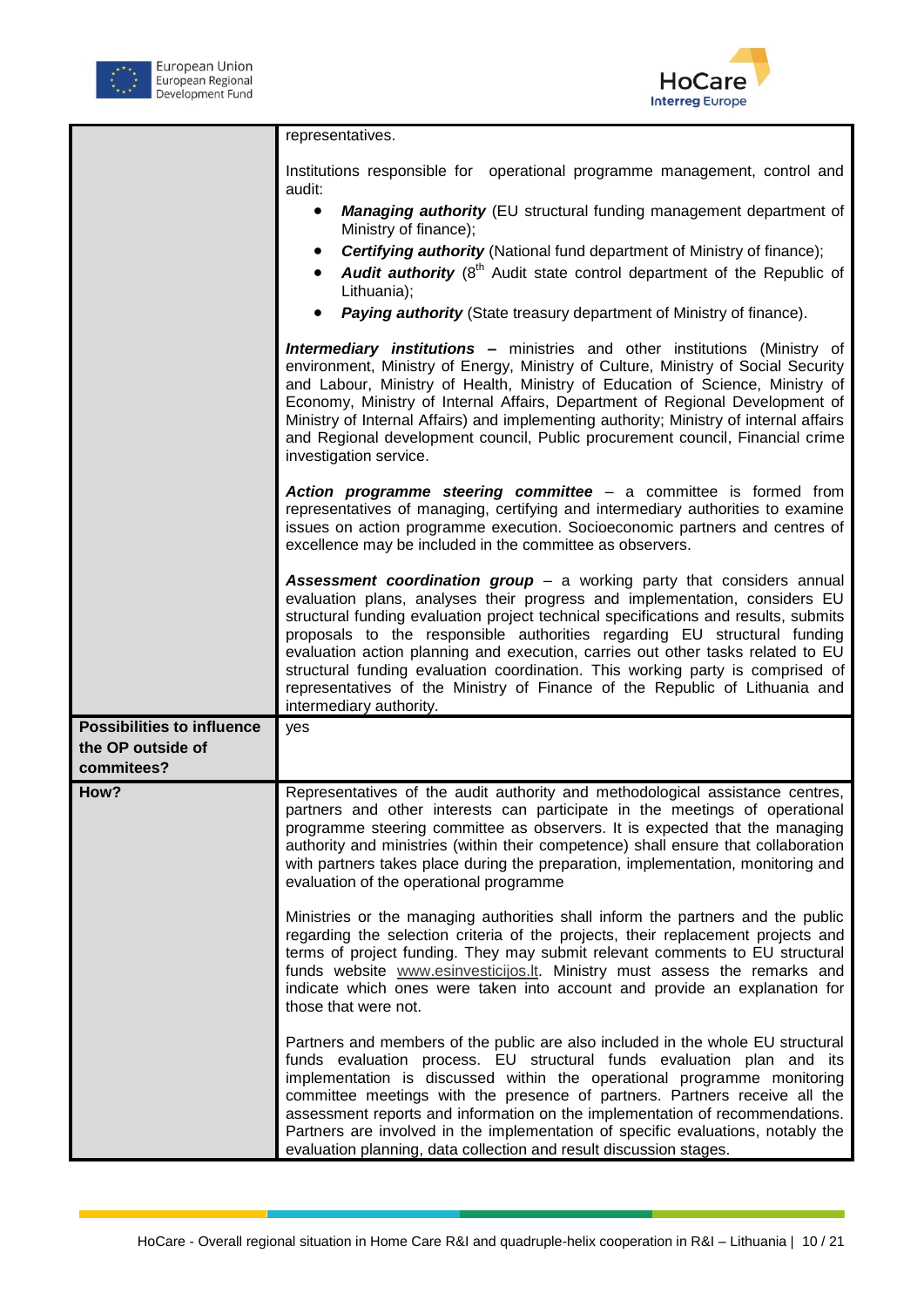



# <span id="page-10-0"></span>2. SMART specialization strategy – RIS3

The "SMART specialization strategy – RIS3" section provides more detailed information on defined RIS3 in the region and the main supported R&I areas contributing to Home Care R&I.

| <b>SMART specialization</b><br>strategy on the same<br>level as above described<br><b>Structural Fund?</b> (e.g.<br>national-national, regional-<br>regional) | yes                                  |
|---------------------------------------------------------------------------------------------------------------------------------------------------------------|--------------------------------------|
| <b>RIS3 R&amp;I specialization</b>                                                                                                                            | Health technology and bio-technology |
| segments contribute to                                                                                                                                        | Involved and creative society        |
| Home Care R&I support?                                                                                                                                        |                                      |

### <span id="page-10-1"></span>3. Other policy instruments relevant for Home Care R&I

The "other policy instruments relevant for Home Care R&I" section provides more detailed information on other policy instruments supporting R&I in Home Care, following the same description as for the Operational Programme described above.

| Other policy instruments       | No, there is no other policy instrument supporting Home Care R&I. |
|--------------------------------|-------------------------------------------------------------------|
| relevant for Home Care         |                                                                   |
| <b>R&amp;I support in your</b> |                                                                   |
| country?                       |                                                                   |

# <span id="page-10-2"></span>4. Regional innovation ecosystem in Home Care R&I

The "regional innovation ecosystem in Home Care R&I" section provides more detailed view on regional innovation ecosystem in Home Care R&I including a general description overview of the ecosystem followed by a list and a description of the most important supporting platforms, networks, events, major projects carried out already and most significant actors in all 4 helixes of quadruple-helix cooperation approach – formal and informal providers of health care, businesses, research and public institutions – who might work together to drive new innovations in Home Care.

#### **Summary description of regional innovation ecosystem in Home Care R&I**

**Summary description of regional innovation ecosystem in Home Care R&I** in your region including the most significant main actors, infrastructure, resources, available public / private supporting services, networks, platforms and events) (max. 5000 characters)

At the decision-making level, the Lithuanian R&D policy is set by the Lithuanian Seimas (Parliament) and the Government of Lithuania. Lithuanian Research Council serves as an advisory body to the Seimas and the Government. On strategic level, the R&D development is managed by the Strategic Council for Research, Development and Innovation formed by the Government of the Republic of Lithuania.

There are two main institutions involved in and related to R&D policy development level. The Ministry of Education and Science is mainly responsible for the policy development in these areas: research excellence in the public science, highly skilled human resources for R&D etc. The Ministry of Economy is the principal institution involved in modelling policy for the promotion of innovation and business development. The Ministry of Economy coordinates the establishment and the operations of innovation support organisations such as innovation centres, science and technology parks and business incubators. In their responsibilities for specific policy domains, other ministries are also active in sector-specific R&D policies. Ministry of Social Security and Labour basically does not play any role in promoting innovative home care solutions and the main aim is to ensure social policies implementing.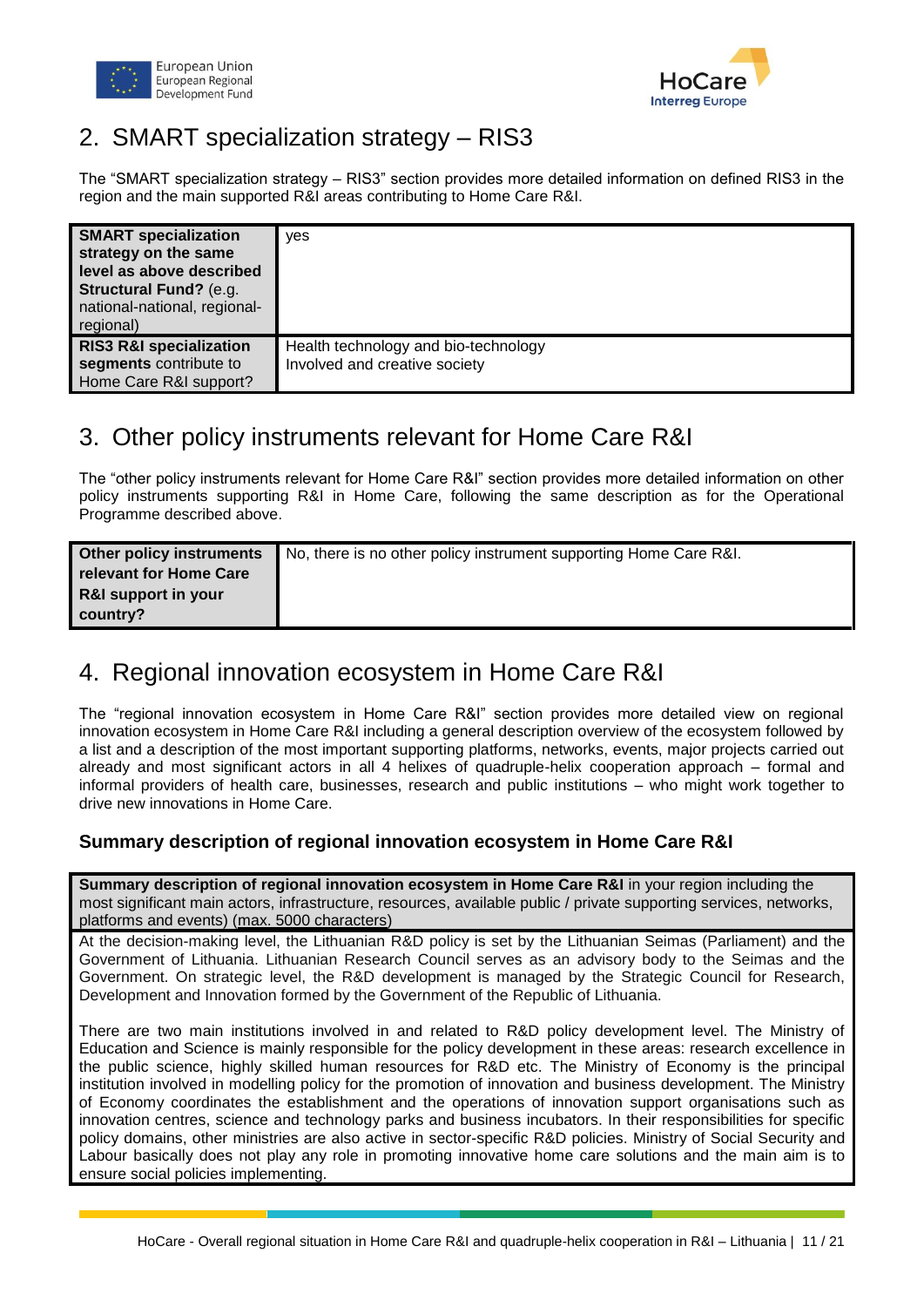





R&D policy implementation at programme level happens via different agencies that are coordinated solely by one ministry or by few ministries jointly. The European Social Fund Agency (ESFA) administers EU Social Fund aid and implements measures in the development of human resources for science, technology and industry. Lithuanian Business Support Agency (LVPA) administrates the funds of European Union which are allocated to business support programmes, including innovation and R&D in the business sector. During the last years, considerably higher role in implementation of R&D policy is played by Investment and Business Guarantee Institution (INVEGA). This institution successfully implements and administers financial and other support measures for small and medium businesses.

The aim of Agency for Science, Innovation and Technology (MITA) is to foster business and science cooperation and to create a friendly environment for business needs and innovation. This institution administers a number of measures and programmes aimed at innovation and especially R&D collaboration, for instance Industrial Biotechnologies Development Programme and the High Technologies Development Programme. MITA also administers the measure of 'innovation vouchers' for SMEs.

Regionally 9 science and technology parks offer favourable infrastructure for the establishment of new innovative businesses in Lithuania and serve as a convenient space for business enterprises, scientists and students to combine their knowledge, experience and ideas, and lead to the development of innovations as well as initiating and implementing numerous business projects. None of the parks does not specializes in the field of health protection or home care.

In the field of health protection significant knowledge and innovation creation and broadcast to the medical practice is performed by medical institutions. Research strongly developed in the Vilnius University, Lithuanian Health Science University and Kaunas clinics.

Open Access Centres (APC) enables availability of cutting-edge R&D equipment to scientists, researchers and students, as well as to the private sector. The establishment of such APC's is aimed at ensuring the availability of the R&D infrastructure developed in the valleys to both the university or research institute to which it belongs, and to other interested users. APC's facilitate co-operation between Lithuanian and foreign scientists, trainees, students, and researchers who work for businesses.

The aims of 5 integrated science, studies and business centres (valleys) are to facilitate generation of high-level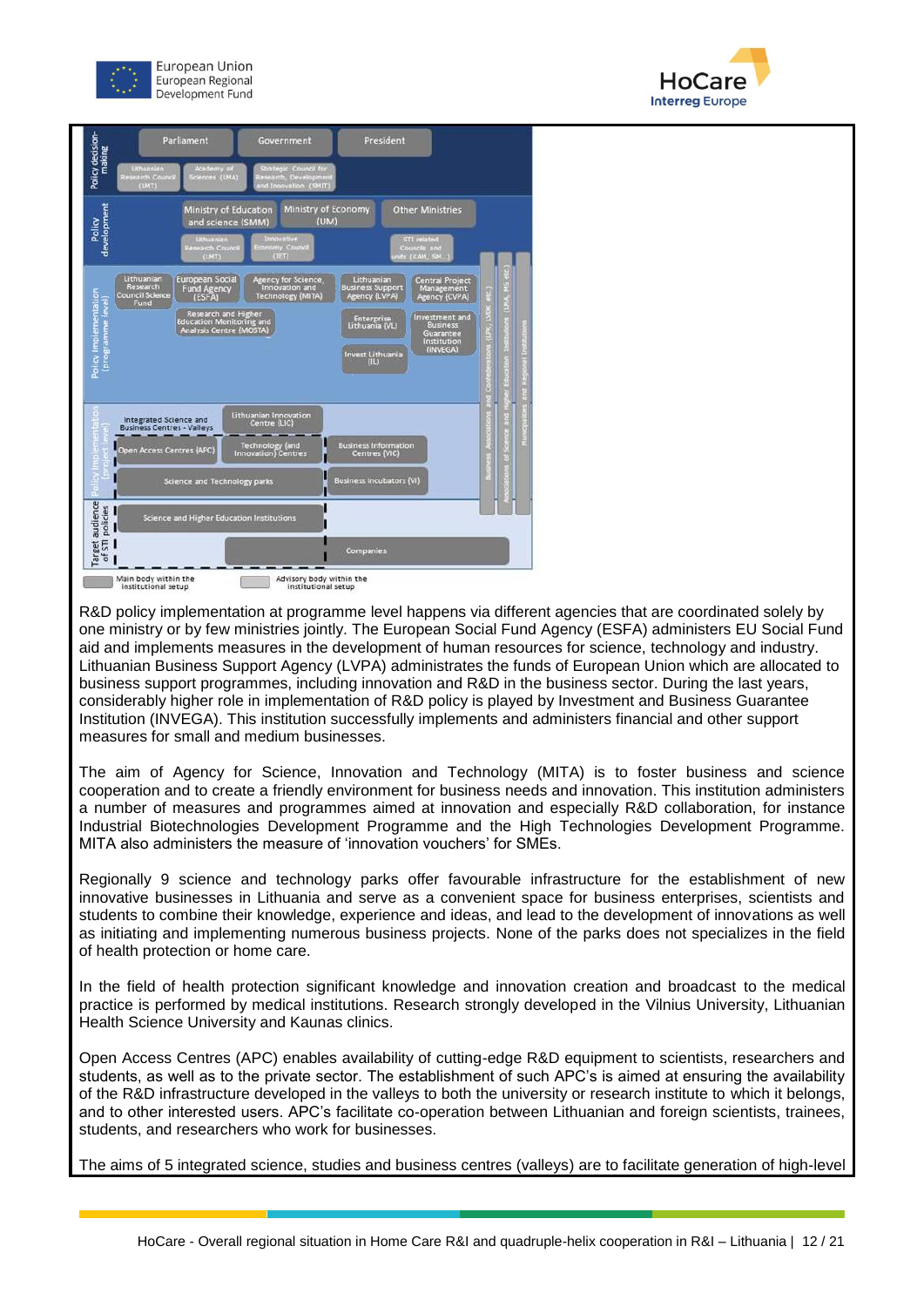



research-based new knowledge; to strengthen and mobilize R&D intellectual capacities, encourage national and international cooperation among scientists and other researchers; to promote the development of R&D intensive sectors of the economy and the development and commercial application of innovative products, to enable science and business to cooperate effectively in R&D and innovation and to advance technology development and transfer; to concentrate and update R&D, innovation, higher education, and knowledgeintensive business infrastructure, and to provide its effective application. Santara and Sauletekis Valleys focus on biotechnologies, innovative medicine, biopharmacy, ecosystems, ICT, laser and lightechnologies, nanotechnologies, semiconductors technologies and electronics, civil engineering. Nemunas and Santaka Valleys in Kaunas focus on agro biotechnologies, bioenergy and forestry, food technologies, safety and wellness, sustainable chemistry and pharmacy, mechatronics, future energy and ICT.

#### **Existing platforms, networks and events supporting Home Care R&I**

| <b>Existing platforms /</b>    | Integrated scientific and business center Santaros Valley (Santara)                                                                                         |
|--------------------------------|-------------------------------------------------------------------------------------------------------------------------------------------------------------|
| networks supporting            | Santara is a medical and biotechnology cluster of business, science and                                                                                     |
| <b>Home Care R&amp;I</b>       | education institutions in the north of city Vilnius, Lithuania Santara goals are to                                                                         |
|                                |                                                                                                                                                             |
|                                | develop the knowledge - based society, science and studies and scientific                                                                                   |
|                                | cooperation between business, same as an open and equitable valleys science,                                                                                |
|                                | studies and business in an integrated system.                                                                                                               |
|                                | Santara is a competence centre within the following science and technology                                                                                  |
|                                | areas: Biotechnology and biopharmaceutical; Innovative medicine technologies;                                                                               |
|                                | Molecular medicine and biopharmaceuticals; Ecosystems and sustainable                                                                                       |
|                                | Development. The Santara members are: Nature Research Centre, Innovative                                                                                    |
|                                | medicine centre; Vilnius University; Vilnius Gediminas Technical University; The                                                                            |
|                                | Vilnius Municipality; Santariskes Hospitals, Northway, Institute of Oncology; high-                                                                         |
|                                | tech business - Pharmaceutical, IT and biotechnology companies. The Santara                                                                                 |
|                                | mission is to consolidate business, universities and public R&D efforts in order to                                                                         |
|                                | create viable link between scientific research, high-tech business and academia.                                                                            |
|                                |                                                                                                                                                             |
|                                | Integrated scientific and business center Santakos Valley (Santaka)                                                                                         |
|                                | The Santaka is a national open access R&D centre, concentrating in one territory                                                                            |
|                                | science and studies potential of the following most promising areas: sustainable<br>chemistry and biopharmacy, future energy, mechatronics, information and |
|                                | communication technologies. Santaka hosts modern medical technology and                                                                                     |
|                                |                                                                                                                                                             |
|                                | pharmaceutical laboratories, which employ highly-skilled Lithuanian and foreign                                                                             |
|                                | scientists conducting research in medical, pharmaceutical and biopharmaceutical                                                                             |
|                                | fields. R&D collaboration areas position the center as a driver and important                                                                               |
|                                | player life sciences among others: tissue engineering - tissue engnieering of                                                                               |
|                                | heart valves and cartilage, diagnostic medical devices trials, personalised                                                                                 |
|                                | medicine, technologies for early diagnostics of gastrointestinal cancer,                                                                                    |
|                                | development of new innovative means and methods for early diagnostics of                                                                                    |
|                                | Alzheimer's disease, investigation of molecular mechanisms of ischemic and                                                                                  |
|                                | pharmacological preconditioning in brain and heart in order to develop innovative                                                                           |
|                                | methods for neuro- and cardioprotection in ischemic syndromes.                                                                                              |
| <b>Existing regular events</b> | No data                                                                                                                                                     |
| (both formal and               |                                                                                                                                                             |
| informal) supporting           |                                                                                                                                                             |
| <b>Home Care R&amp;I</b>       |                                                                                                                                                             |

**Main actors in Home Care R&I in all 4 helixes of quadruple-helix model – formal and informal providers of health care, businesses & business supporting actors, research and public institutions** 

#### **1. Citizens / users helix**

**Main formal + informal providers of healthcare, elderly care recipients / associations in Home Care R&I**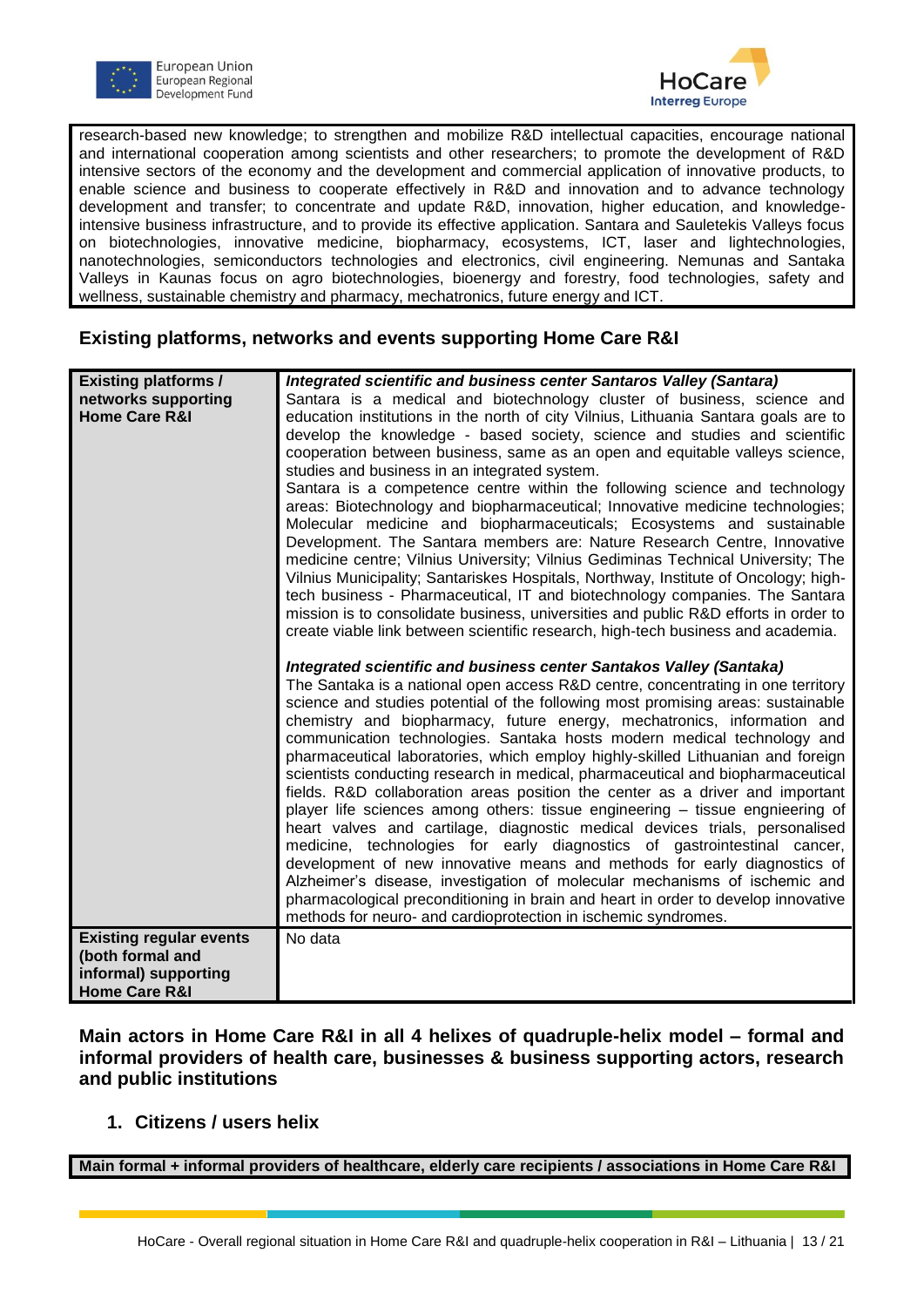



| Name + website                                                                                                                       | Description of activities focused on in that field                                                                                                                                                                                                                                                                                                                                                                                                                                                |
|--------------------------------------------------------------------------------------------------------------------------------------|---------------------------------------------------------------------------------------------------------------------------------------------------------------------------------------------------------------------------------------------------------------------------------------------------------------------------------------------------------------------------------------------------------------------------------------------------------------------------------------------------|
| The National Institute for<br>Social Integration<br>(Nacionalinis socialinės<br>integracijos institutas)<br>http://zmogui.lt/        | This organization creates and applies social innovations, which supports the<br>integration of the persons from various socially vulnerable groups within the<br>manifold society. The National Institute for Social Integration is the most known<br>in the field of Home Care because of innovative mobility program of disabled<br>people "Social taxi", which they created. This service allows people with<br>disabilities to become more mobile and more independent in a daily activities. |
| PI "Vilties ziedas"<br>http://www.viltiesziedas.lt/                                                                                  | Company produces and provides innovative and quality orthopedic and<br>rehabilitation products and services. They implemented a project, The creation<br>of advanced orthopedics and rehabilitation measures and open access to R&D<br>infrastructure".                                                                                                                                                                                                                                           |
| <b>Vilnius University Hospital</b><br>Santariskiu Clinics<br>(Vilniaus universiteto<br>Santariškių klinikos)<br>http://www.santa.lt/ | The activities of the Santariskiu Clinics encompasses practical and scientific<br>medicine, education, continuing professional training. The Clinics owns 31 study<br>and research centres. Innovative solutions, needs and possibilities of home care<br>are being investigated here.                                                                                                                                                                                                            |
| Lithuanian organization of<br>nursing specialists<br>(Lietuvos slaugos<br>specialistų organizacija)<br>http://www.lsso.lt/www/       | The aim of the organization is to join and to represent nurses, working in<br>Lithuania, as well as those, who are directly or indirectly related to nursing<br>education and practice. Organization activities include the development of<br>nursing science, researches, research-based competency and practices.                                                                                                                                                                               |
| <b>UAB</b> "Orange Group Baltic"<br>http://orange-group.lt/                                                                          | The branch of Swedish company Orange Personal AB, where professional<br>nurses, assistants and social workers works, who provide social care services,<br>consultations and medical procedures. Work of the company is based on an<br>innovative model applied in Scandinavian home care, whose key is the<br>exceptional attention and respect towards a patient as well as catering to the<br>patient's needs.                                                                                  |
| Lithuanian Disability Forum<br>(Lietuvos neįgaliųjų<br>forumas)<br>http://lnf.lt/                                                    | Lithuanian Disability Forum represents the interests of people with disabilities in<br>policy decisions and monitor, analize and present their position to the public.<br>Forum seeks, that peoples with disabilities isolation policy would be changed to<br>their empowerment and encouragement to participate in all areas of social life.                                                                                                                                                     |

### **2. Business helix**

| Main businesses and business supporting actors in Home Care R&I |                                                    |                                                                                                                                                                                                                                                                                                                                                                                                                                                                                                                                              |
|-----------------------------------------------------------------|----------------------------------------------------|----------------------------------------------------------------------------------------------------------------------------------------------------------------------------------------------------------------------------------------------------------------------------------------------------------------------------------------------------------------------------------------------------------------------------------------------------------------------------------------------------------------------------------------------|
| Name + website                                                  | <b>Business or</b><br>business<br>supporting actor | Description of highly innovative solutions provided in that field                                                                                                                                                                                                                                                                                                                                                                                                                                                                            |
| UAB "Vildoma"<br>http://www.vildoma.lt/                         | <b>Business</b>                                    | UAB "Vildoma" key activities are supply and service of<br>measurement instruments and<br>monitoring equipment,<br>development of rehabilitation software and testing. In<br>cooperation with scientists, company created and patented<br>unique and innovative medical equipment, consisting of body<br>balance maintenance system with leg control mechanism. It<br>is designed to support therapy of balance keeping, gait and<br>other movement disorders and is used in medical<br>rehabilitation and physical training of the disabled. |
| <b>INVEGA</b><br>http://invega.lt/                              | <b>Business</b><br>supporting actor                | INVEGA<br>mission is to promote the<br>and<br>growth<br>competitiveness of Lithuanian businesses by being an active<br>partner in innovative business financing. Main activities of<br>INVEGA are providing individual and portfolio guarantees for<br>innovative business companies; implementing the risk capital<br>investment measures; compensating a part of interest;<br>performing an intermediate institutions functions in EU                                                                                                      |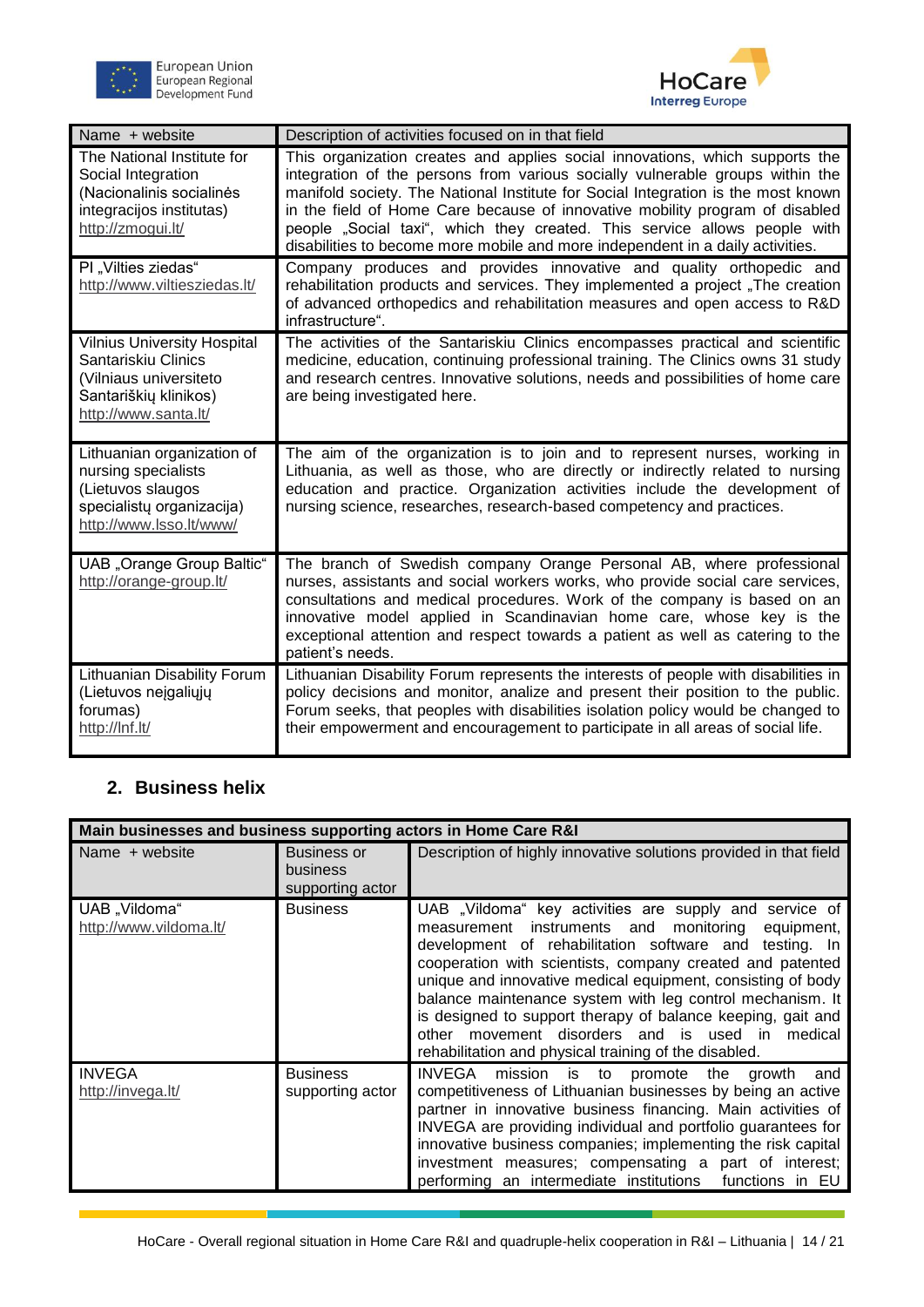



|                                                                                                                 |                                     | structural funds<br>management<br>control<br>system<br>and<br>administration area.                                                                                                                                                                                                                                                                                                                                                                                                                                      |
|-----------------------------------------------------------------------------------------------------------------|-------------------------------------|-------------------------------------------------------------------------------------------------------------------------------------------------------------------------------------------------------------------------------------------------------------------------------------------------------------------------------------------------------------------------------------------------------------------------------------------------------------------------------------------------------------------------|
| The Lithuanian<br><b>Business</b><br>Support Agency<br>(Lietuvos verslo paramos<br>agentūra)<br>http://lvpa.lt/ | <b>Business</b><br>supporting actor | Lithuanian<br><b>Business</b><br>Support<br>The<br>Agency<br>(LBSA),<br>established by the Ministry of Economy, administers the<br>European Union funds granted for the development of<br>Lithuanian innovative business, researches, experimental<br>development and other sectors, also make support contracts<br>of business, researches and experimental development,<br>provide the information necessary for applicants to business,<br>research and<br>development, to prepare<br>submit<br>and<br>applications. |
| AB "Puntukas"<br>http://www.puntukas.lt/                                                                        | <b>Business</b>                     | AB "Puntukas" construct and produce a variety of<br>wheelchairs and other innovative compensatory technologies<br>for the disabled people. A series of measures aimed for<br>children with complex disabilities education and a variety of<br>wheelchairs for people with disabilities including those, who<br>move and do sport, are produced. Company designs and<br>manufactures innovative measures for the nursing and<br>service of patients and disabled people.                                                 |
| <b>UAB Fidens</b><br>http://www.fidens.lt/                                                                      | <b>Business</b>                     | UAB "Fidens" goal is to develop simple, safe, widely<br>applicable, cost-effective products providing unique treatment<br>methodologies. Organization develops innovative products<br>for health promotion. One of the newest UAB "Fidens"<br>established innovative product is vibro bracelet to promote<br>blood circulation in the human body, what is especially<br>important for people with diabetas, patients with disabilities or<br>for those, who have hypertension problems.                                 |
| <b>UAB "Baltic Orthoservice"</b><br>http://www.orthobaltic.lt/                                                  | <b>Business</b>                     | UAB "Baltic Orthoservice" is one of the few Lithuanian<br>companies engaged researching and creating innovative<br>products and technologies. Technology and Innovation<br>Centre of this company created not only a new supporting<br>orthopedic technical products, but also personalized joints,<br>head, spine and dental implants. When designing new and<br>innovative products, they have been cooperating with many<br>research and academic institutions.                                                      |

### **3. Research helix**

| Main research actors in Home Care R&I                                                           |                                                                                                                                                                                                                                                                                                                                                                                                                                                                            |  |
|-------------------------------------------------------------------------------------------------|----------------------------------------------------------------------------------------------------------------------------------------------------------------------------------------------------------------------------------------------------------------------------------------------------------------------------------------------------------------------------------------------------------------------------------------------------------------------------|--|
| Name + website                                                                                  | Description of excellent research activities done in that field                                                                                                                                                                                                                                                                                                                                                                                                            |  |
| Kaunas university of<br>technology<br>(Kauno technologijos<br>universitetas)<br>http://ktu.edu/ | Kaunas university of technology (KTU) traditionally engages in research of<br>physical, technological and social sciences, and experimental development,<br>while researches of biomedical sciences and humanities are also promoted.<br>One of the excellent research activities done in a Home Care field was a<br>prototype of innovative wireless multi-sensory system for the registration of<br>physiological and biomechanical parameters creation and description. |  |
| Vytautas Magnus<br>University<br>(Vytauto Didžiojo<br>universitetas)<br>http://www.vdu.lt/      | An exceptional feature of the Vytautas Magnus University (VDU) is the<br>formation of education and research clusters. VDU concentrates 39 science and<br>research clusters, many of which are assigned to the biomedical and physical<br>sciences, where the models of R&D are applied. Also clusters investigate and<br>analyze the innovative solutions in a Home Care field.                                                                                           |  |
| of <sub>l</sub><br>Lithuanian<br>university<br>health sciences<br>(Lietuvos sveikatos mokslų    | Lithuanian university of health sciences is the only university in Lithuania, which<br>act exclusively in the field of health. University prepares biomedical<br>professionals, and carries the highest level of scientific research. University has                                                                                                                                                                                                                       |  |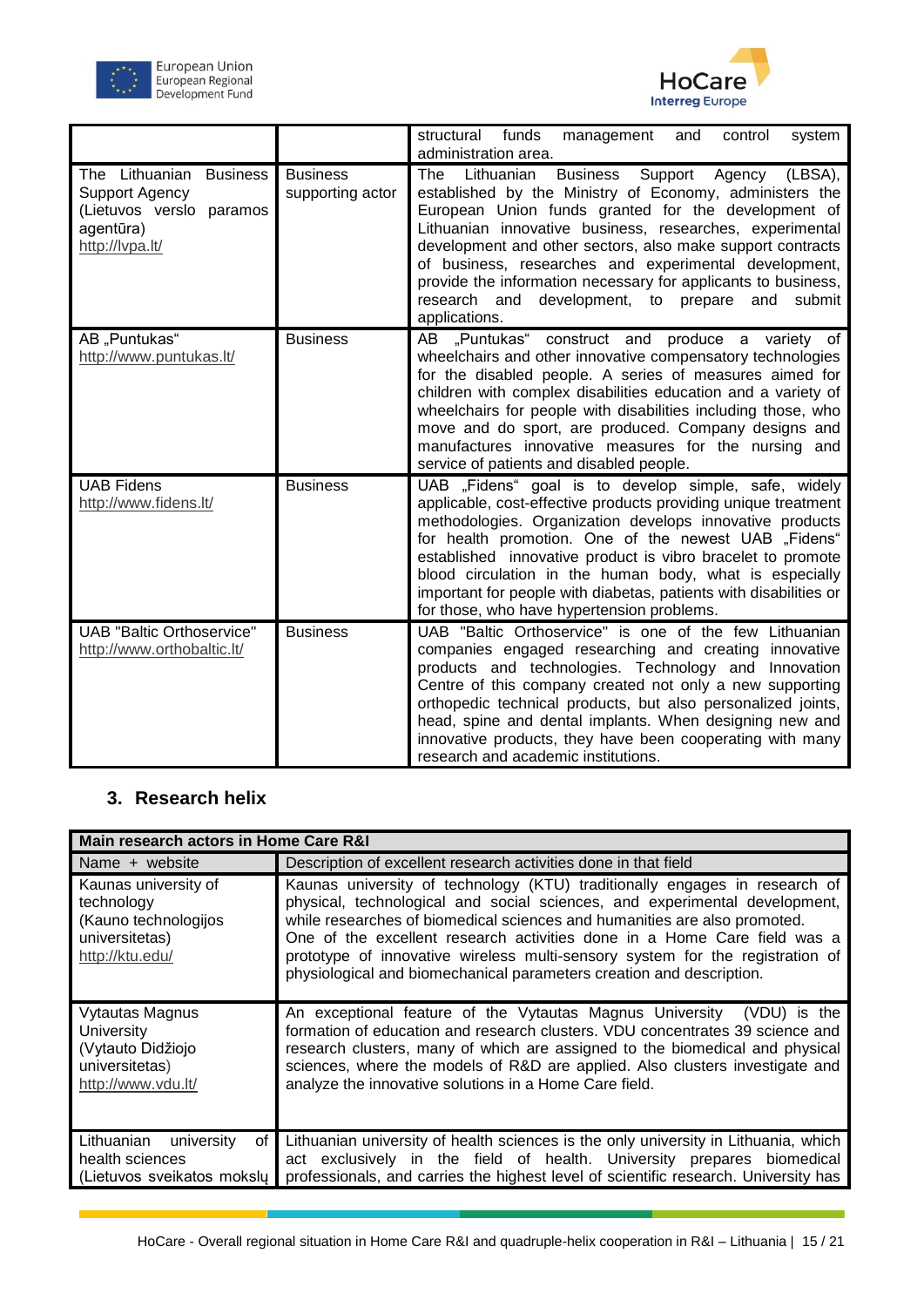



| universitetas)<br>http://www.lsmuni.lt/                                                    | a science centre, which organizes and coordinates the scietific activity of the<br>university in creation and development of innovations solutions in human health,<br>Home Care and other fields, where biomedical fundamental and applied<br>researches are carried out.                                                                                                                                                                                                                                                |
|--------------------------------------------------------------------------------------------|---------------------------------------------------------------------------------------------------------------------------------------------------------------------------------------------------------------------------------------------------------------------------------------------------------------------------------------------------------------------------------------------------------------------------------------------------------------------------------------------------------------------------|
| <b>Vilnius University</b><br>(Vilniaus universitetas)<br>http://www.vu.lt/                 | Vilnius university is the biggest and the oldest institution of science and studies<br>in Lithuania.<br>University carries out researches in various scientific fields. It has 5 study and<br>Research centres, where researches and activities in a Home Care and many<br>other fields are carried out.<br>Also University has a Science and Innovation Directorate, which is responsible<br>for cooperation with the business in a research and innovation field.                                                       |
| Social Innovation Institute<br>(Socialinių inovacijų<br>institutas)<br>http://www.sii.lt/  | Public Institution Social Innovation Institute is an independent organization<br>engaged in social sciences and applied social research, implementing projects in<br>the social, educational and scientific policy and scientific communication fields,<br>providing services and solutions to public policy makers and practitioners, non-<br>governmental organizations and businesses. The institute seeks to contribute to<br>the groups of people, who have fewer opportunities social intergration into<br>society. |
| Lithuanian Social Research<br>Centre<br>(Socialinių tyrimų centras)<br>http://www.lstc.lt/ | Lithuanian Social Research Centre is a public research institute, which carry out<br>for the state, society, international cooperation or economic entities important<br>long-term research and experimental (social, cultural) development. Institute<br>analyze the socio-economic, political and demographic processes to the new<br>knowledge-based solutions, public policy, justification of measures, assessment<br>of the consequences and the strengthen of scientific and social cohesion.                      |

### **4. Public institutions / government helix**

| Main public actors (policy decision makers including Managing Authority of OP, health insurance<br>companies, health and social care regulators) in Home Care R&I |                                                                                                                                                                                                                                                                                                                                                                                                                                                                                                                                               |  |
|-------------------------------------------------------------------------------------------------------------------------------------------------------------------|-----------------------------------------------------------------------------------------------------------------------------------------------------------------------------------------------------------------------------------------------------------------------------------------------------------------------------------------------------------------------------------------------------------------------------------------------------------------------------------------------------------------------------------------------|--|
| Name + website                                                                                                                                                    | Description of activities relevant for Home Care R&I                                                                                                                                                                                                                                                                                                                                                                                                                                                                                          |  |
| Ministry of Finance of the<br>Republic of Lithuania<br>(Lietuvos Respublikos<br>finansų ministerija)<br>http://finmin.lrv.lt/lt/                                  | Lithuanian Ministry of Finance – the institution of executive authority, whose<br>mission is to develope and implement an effective fiscal policy in order to<br>ensure the country's macro-economic stability and economic development.<br>The operational objectives of Ministry of Finance are to develop, organize,<br>coordinate and control the implementation of the European Union's structural<br>and cohesion policy.                                                                                                               |  |
| Ministry of Economy of the<br>Republic of Lithuania<br>(Lietuvos Respublikos ūkio<br>ministerija)<br>http://ukmin.lrv.lt/                                         | Lithuanian Ministry of Economy is authority institution, which develope a national<br>innovation system throught creating a favorable environment for the<br>development of new products and processes in the business; coordinating the<br>development and expansion of an innovation support infrastructure, participating<br>in the development of national research and development policies; implementing<br>innovation development programs, initiating measures to encourage innovation,<br>information, management capacity building. |  |
| Švietimo ir mokslo<br>ministerija<br>(Ministry of Education and<br>Science)<br>https://www.smm.lt/                                                                | The main objective of the Ministry of Education and Science is to establish a<br>state policy in the following areas: research and experimental (social, cultural)<br>development, technology development, also to organize, coordinate and control<br>its implementation.                                                                                                                                                                                                                                                                    |  |
| Agency for Science,<br>Innovation and Technology<br>(Mokslo, inovacijų ir<br>technologijų agentūra)<br>http://www.mita.lt/                                        | Agency implements research-based innovation promotion policies, promotes the<br>cooperation of scientific and business, forms a favorable environment for applied<br>research, experimental development and for innovation. The agency finances<br>the works of applied research and experimental development, promotes the<br>Lithuanian natural and legal integration into the international research and<br>innovation area, organizes the expert evaluation of experimental development<br>and innovation activity.                       |  |
| Republic of Lithuania<br>ministry of social security                                                                                                              | The operational objectives of Ministry are to form the policy of social integration,<br>organize, coordinate and monitor its implementation. The ministry also organizes                                                                                                                                                                                                                                                                                                                                                                      |  |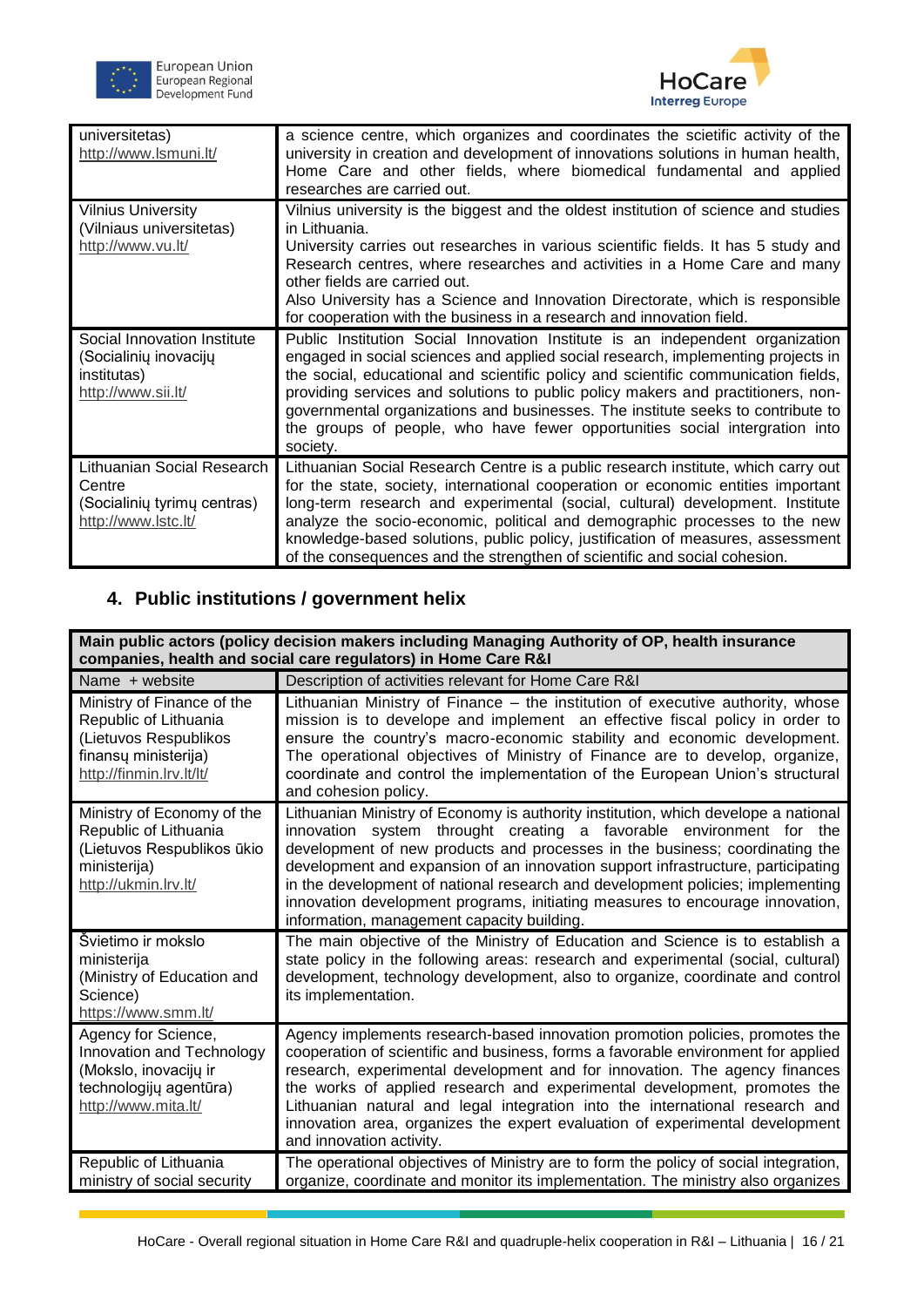



| and labour                                                                                                                                                                                         | the monitoring of occupational safety and health status; analyzes and evaluate                                                                                                                                                                                                                                                                                                                                                                                         |
|----------------------------------------------------------------------------------------------------------------------------------------------------------------------------------------------------|------------------------------------------------------------------------------------------------------------------------------------------------------------------------------------------------------------------------------------------------------------------------------------------------------------------------------------------------------------------------------------------------------------------------------------------------------------------------|
| (LR Lietuvos socialinės                                                                                                                                                                            | the state of social services, analyzes the needs of social workers and their                                                                                                                                                                                                                                                                                                                                                                                           |
| apsaugos ir darbo                                                                                                                                                                                  | assistants to raise professional qualification, organizes social workers                                                                                                                                                                                                                                                                                                                                                                                               |
| ministerija)                                                                                                                                                                                       | attestation; organizes the implementation of social integration mechanism for                                                                                                                                                                                                                                                                                                                                                                                          |
| http://www.socmin.lt/                                                                                                                                                                              | people with disabilities.                                                                                                                                                                                                                                                                                                                                                                                                                                              |
| The Department for the<br>Affairs of Disabled under<br>the Ministry of Social<br>Security and Labour<br>(Nejgaliųjų reikalų<br>departamentas prie<br>socialinės apsaugos ir<br>darbo ministerijos) | The mission of The Department for the Affairs of Disabled under the Ministry of<br>Social Security and Labour is to plan, organize and coordinate the policy<br>measures implementation of disabled, in order to allow disabled people equal<br>rights and opportunities to participate in social life. The goal of the department is<br>to ensure social integration of people with disabilities by implementing different<br>social programs, projects and policies. |

#### **Most significant research projects / research cooperation initiatives in Home Care R&I**

| Significant R&I projects / research cooperation initiatives in Home Care in Lithuania during 2007-2016                                                                                                                                                                                                                                                                                                                                                                                                                                                                           |                                                                                                                                                                                                                                         |                                                                                                                                                                                                                                                                                                                                                                                                                                                                                                                                                                                                                                                                                                                                                         |  |
|----------------------------------------------------------------------------------------------------------------------------------------------------------------------------------------------------------------------------------------------------------------------------------------------------------------------------------------------------------------------------------------------------------------------------------------------------------------------------------------------------------------------------------------------------------------------------------|-----------------------------------------------------------------------------------------------------------------------------------------------------------------------------------------------------------------------------------------|---------------------------------------------------------------------------------------------------------------------------------------------------------------------------------------------------------------------------------------------------------------------------------------------------------------------------------------------------------------------------------------------------------------------------------------------------------------------------------------------------------------------------------------------------------------------------------------------------------------------------------------------------------------------------------------------------------------------------------------------------------|--|
| Project name + description                                                                                                                                                                                                                                                                                                                                                                                                                                                                                                                                                       | Participating members /<br>organizations                                                                                                                                                                                                | Results of the activities                                                                                                                                                                                                                                                                                                                                                                                                                                                                                                                                                                                                                                                                                                                               |  |
| "Establishment<br>implant<br>of<br>development<br>designing<br>and<br>centre",<br>http://www.orthobaltic.lt/index.php/i<br>d/25/nID/39/action/viewArticle/lang/<br>1<br>Implant<br>designing<br>and<br>development<br>centre<br>was<br>established during the course of<br>which<br>project,<br>the<br>in.<br>new<br>generation standard orthopaedic,<br>post-traumatic and dental implants,<br>implants<br>and<br>surgical<br>custom<br>designed<br>instruments<br>are<br>and<br>developed.                                                                                     | UAB "Baltic<br>Orthoservice"                                                                                                                                                                                                            | R&I infrastructure that involves technologies<br>required for state-of-the-art new generation<br>medical product designing and development:<br>3D body scanning (3D scanner - ARTEC<br>$EVA-M$<br>Radiological image engineering<br>(DICOM<br>image 3D reconstruction software - Mimics)<br>3D virtual simulation (3D modelling software<br>Rhinoceros, 3D sculpting software Geomagic<br>Freeform Plus)<br>3D printing DMLS, SLS and INKJET<br>technologies (printers EOSINT M 280, EOS<br>P 396, ProJet 660Pro)<br>Surface treatment (5 axes CNC milling<br>equipment Cybaman, vibrational treatment,<br>sanding<br>and<br>polishing<br>equipment<br>EoolWasch,<br>disinfection<br>washing<br>$\overline{\phantom{m}}$<br>equipment Smeg) and others. |  |
| "Establishment<br>of<br>advanced<br>rehabilitation<br>orthopaedic<br>and<br>method cluster open access<br>R&I<br>infrastructure",<br>http://www.viltiesziedas.lt/uploads/d<br>ocuments/klasteris.docx<br>Advanced<br>orthopaedic<br>and<br>method<br>rehabilitation<br>cluster<br>combines Lithuanian university and<br>applied<br>science<br>institutions,<br>orthopaedic<br>rehabilitation<br>and<br>electronic<br>equipment,<br>sectors,<br>companies<br>public and<br>private<br>development,<br>working<br>on<br>manufacturing and distribution in<br>laser and IT sectors. | PI "Vilties žiedas",<br>JSC "Start Vilnius",<br>Lithuanian Sports<br>University,<br>JSC "Optronika",<br>JSC "Plėtra",<br>JSC "MT sprendimai",<br>JSC "Gaumina",<br>JSC "Eleston",<br>Centre for Physical<br>Sciences and<br>Technology. | Cluster open access R&I infrastructure was<br>established during the course of the project -<br>laboratory<br>centre,<br>creating<br>favourable<br>conditions<br>for<br>business<br>science<br>and<br>cooperation in attempt to carry out high level<br>orthopaedics<br>R&I<br>activities<br>in.<br>and<br>rehabilitation.                                                                                                                                                                                                                                                                                                                                                                                                                              |  |
| Stimulating blood circulation<br>in<br>hands and feet of using mechanical<br>vibrations,<br>http://www.vilim.lt/.                                                                                                                                                                                                                                                                                                                                                                                                                                                                | MB Fidens,<br>Kaunas University of<br>Technology,<br>Kaunas Science and                                                                                                                                                                 | A bracelet type prototype for stimulating<br>blood circulation in hands and a training<br>device-type prototype for feet are currently<br>developed,<br>medical<br>tests<br>being<br>are                                                                                                                                                                                                                                                                                                                                                                                                                                                                                                                                                                |  |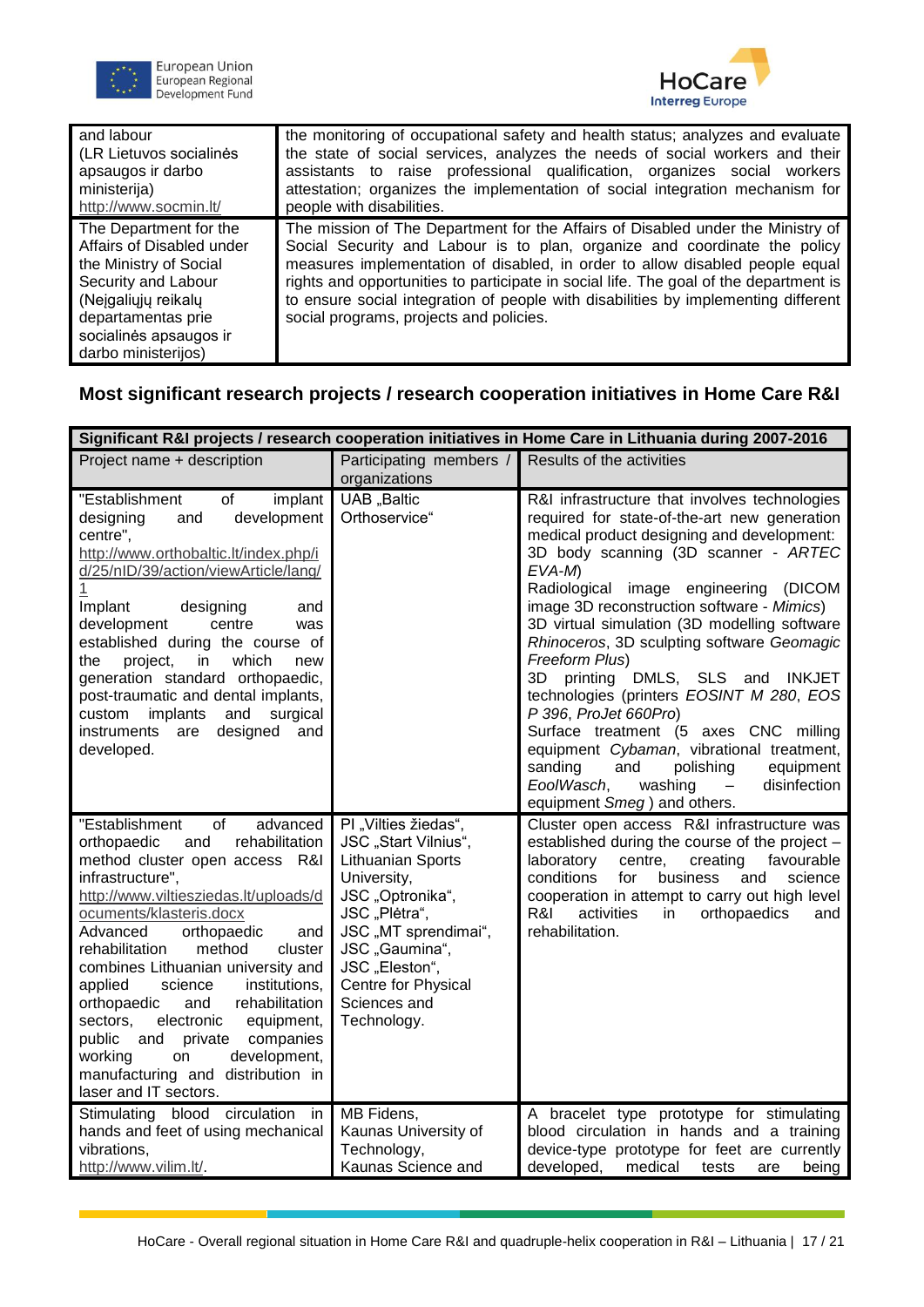



| The operation principle "ViLim"  <br>system, developed by "Fidens", is<br>based on mechanical stimulation<br>generated by vibrational engine.<br>System is developed to address<br>problems in the human circulatory<br>system. The system is oriented in<br>solving circulatory problems of<br>patients with diabetes or arthritis,<br>can lead to mortification of limbs or<br>prolonged healing of wounds. A<br>wide applicability of the system<br>was achieved during the process of<br>development, not only limited to the<br>before-mentioned illnesses. | Technology Park,<br>Agency for Science,<br>Innovation and<br>Technology. | performed. In the near future, it is planned to<br>carry out development of the final prototype,<br>reduce the scale of the device and initiate<br>commercialization. |
|------------------------------------------------------------------------------------------------------------------------------------------------------------------------------------------------------------------------------------------------------------------------------------------------------------------------------------------------------------------------------------------------------------------------------------------------------------------------------------------------------------------------------------------------------------------|--------------------------------------------------------------------------|-----------------------------------------------------------------------------------------------------------------------------------------------------------------------|
|------------------------------------------------------------------------------------------------------------------------------------------------------------------------------------------------------------------------------------------------------------------------------------------------------------------------------------------------------------------------------------------------------------------------------------------------------------------------------------------------------------------------------------------------------------------|--------------------------------------------------------------------------|-----------------------------------------------------------------------------------------------------------------------------------------------------------------------|

# <span id="page-17-0"></span>5. Regional strategies/analyses/studies carried out in or relevant for Home Care

This section provides references to strategies, analyses and studies carried out that are relevant to Home Care segment.

| Market analysis name                                                                                                                                                                                                                                                                                                                                                                                                                                                                                                        | Short description of the aim of the analysis                                                                                                                                                                                                                                                                                                                                                                                                                                                                    | Website link for more<br>information / download                                                                                                                                                           |
|-----------------------------------------------------------------------------------------------------------------------------------------------------------------------------------------------------------------------------------------------------------------------------------------------------------------------------------------------------------------------------------------------------------------------------------------------------------------------------------------------------------------------------|-----------------------------------------------------------------------------------------------------------------------------------------------------------------------------------------------------------------------------------------------------------------------------------------------------------------------------------------------------------------------------------------------------------------------------------------------------------------------------------------------------------------|-----------------------------------------------------------------------------------------------------------------------------------------------------------------------------------------------------------|
| Situation of the disabled in the<br>labour market; participation in<br>vocational rehabilitation<br>programme of people with<br>different types of disabilities<br>and employment result<br>tendencies in Lithuania after<br>completing such programmes<br>padėtis<br>(Nejgaliųjų<br>darbo<br>rinkoje, skirtingą negalios<br>pobūdį turinčių asmenų<br>dalyvavimo profesinės<br>reabilitacijos programoje ir šių<br>asmenų įdarbinimo<br>rezultatų, baigus profesinės<br>reabilitacijos programą,<br>tendencijos Lietuvoje) | Aim of the study $-$ to analyse the situation<br>of the disabled in the labour market and<br>participation in vocational rehabilitation<br>programme of people with different types of<br>disabilities and employment result<br>tendencies in Lithuania after completing<br>vocational rehabilitation (2010 - 2012)<br>programmes; to develop proposals for<br>quality improvement of vocational<br>rehabilitation services for increasing<br>employment of the disabled who have<br>completed such programmes. | http://webcache.googleuserc<br>ontent.com/search?q=cache:<br>cRKvktSGYPgJ:www.reabilit<br>acija.lt/uploads/documents/ri<br>7&hl=lt&ct=clnk≷=us&client<br>=firefox-b-ab#12                                 |
| Working motivation of the<br>disabled, situation in the<br>labour market and<br>employment efficiency<br>tendencies in Lithuania of<br>persons who have completed<br>vocational rehabilitation<br>programme<br>(Neįgaliųjų motyvacija dirbti,<br>asmenų, baigusių<br>profesinės reabilitacijos<br>programą, padėtis darbo<br>rinkoje ir įdarbinimo<br>efektyvumas)                                                                                                                                                          | The aim of this study $-$ to analyse the<br>motivation to be involved in the labour<br>market of the disabled, to investigate the<br>situation in the labour market and<br>employment efficiency (considering the type<br>of disability) of the disabled who have<br>completed vocational rehabilitation<br>programmes, also to develop proposals to<br>increase motivation and employment<br>efficiency.                                                                                                       | http://webcache.googleuserc<br>ontent.com/search?q=cache:<br>xXNcwRJizMsJ:www.reabilit<br>acija.lt/uploads/documents/yr<br>imo_ietuvoje_santrauka.pdf+<br>&cd=6&hl=lt&ct=clnk≷=us&<br>client=firefox-b-ab |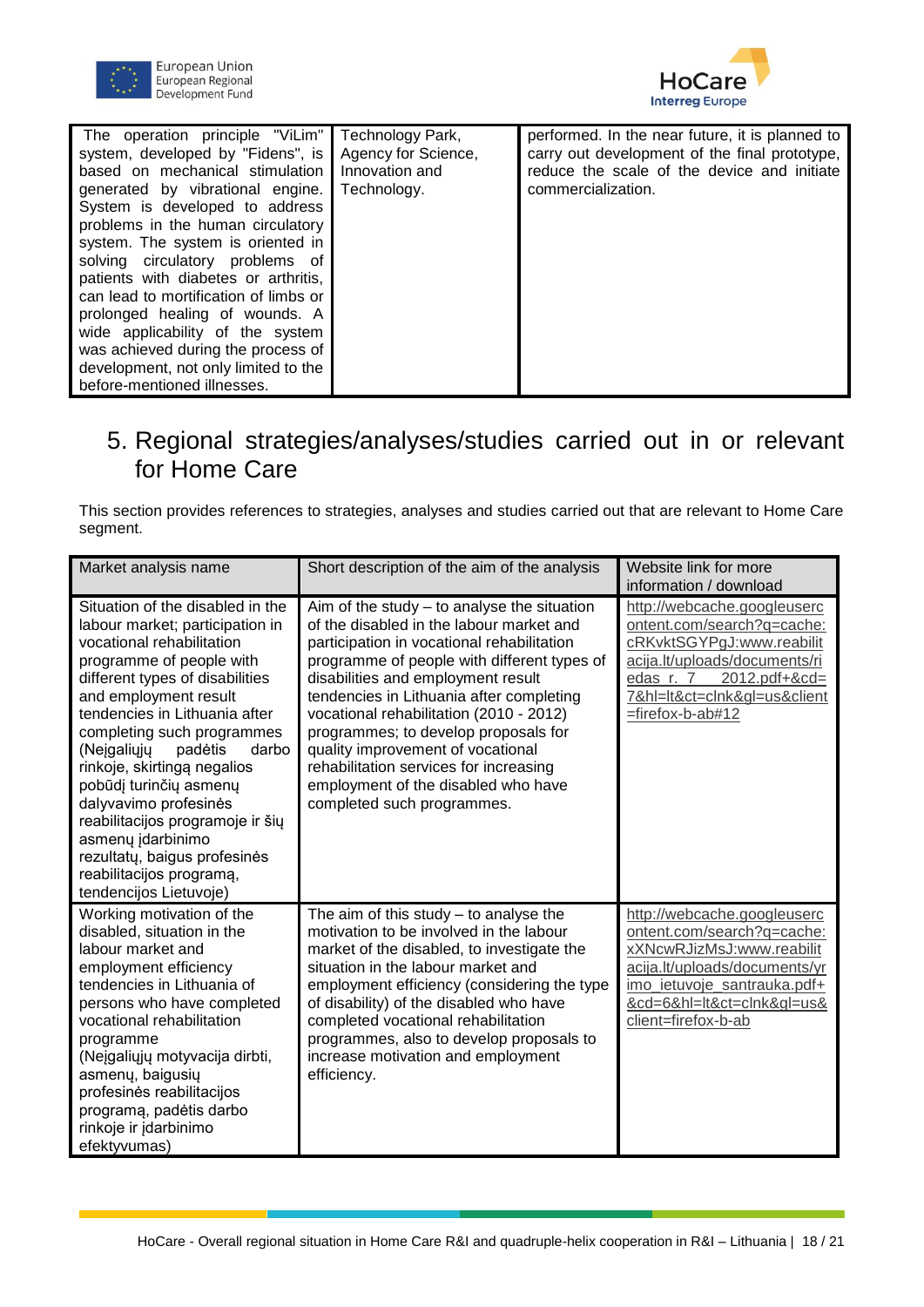



# <span id="page-18-0"></span>6. Quadruple-helix cooperation in R&I

The "quadruple-helix cooperation in R&I" section provides more detailed review of existing quadruple-helix model research projects / cooperation initiatives in general health care (with a potential to transfer to a Home Care segment) as well as Home Care segments including the list and description of the most significant ones. The projects / cooperation initiatives cited for general health sector aim to provide comparison of quadruplehelix model based research and innovations usage in general health sector compared to sector of Home Care R&I usage only. The last part of this section reveals attitudes of the main actors in R&I from all 4 helixes (formal and informal health care providers, business & business supporting actors, research and public institutions) towards using quadruple-helix model based cooperation in R&I.

#### **Quadruple-helix model based research projects / cooperation initiatives in general health R&I (excluding Home Care R&I but with a potential for transfer into Home Care segment, both pure regional or international with regional implementation)**

| <b>SMART WEARABLE</b>    | A modular wearable sensor and data analysis system was developed during the    |
|--------------------------|--------------------------------------------------------------------------------|
| <b>SENSOR SYSTEM FOR</b> | course of the project providing conditions for development and spread of new   |
| <b>HUMAN HEALTH</b>      | health promoting products and services. The system consists of innovative bio- |
| <b>MONITORING</b>        | cinematic and electro-physiological parameter sensors and a new, adapting to   |
| http://www.baltec-       | the user signal processing and analysis software.                              |
| cnc.com/lt/Apie-         |                                                                                |
| mus/Projektai/id-24/     |                                                                                |

#### **Quadruple-helix model based research projects / cooperation initiatives in Home Care R&I**

| <b>ESTABLISHMENT OF</b>       | The cluster combines Lithuanian universities and applied science institutions,   |
|-------------------------------|----------------------------------------------------------------------------------|
| <b>ADVANCED</b>               | orthopaedic and rehabilitation sector, public and private companies working on   |
| ORTHOPAEDIC AND               | electronic equipment, laser and IT development, manufacturing and distribution.  |
| <b>REHABILITATION</b>         | The organisations formed a cluster in an attempt to cooperate in R&I activities, |
| <b>METHOD CLUSTER</b>         | developing and providing innovative orthopaedic and rehabilitation solutions for |
| <b>OPEN ACCESS R&amp;I</b>    | the market and as well as increasing competitivity of the cluster and separate   |
| <b>INFRASTRUCTURE</b>         | companies.                                                                       |
| http://www.viltiesziedas.lt/u |                                                                                  |
| ploads/documents/klasteris    |                                                                                  |
| .docx                         |                                                                                  |

#### **Attitude of main R&I actors from all 4 helixes towards using quadruple-helix model based R&I cooperation**

| <b>Attitude of actors from</b><br>the citizens / users helix<br>(formal + informal health<br>care providers, elderly<br>care recipients) towards<br>using quadruple-helix<br><b>R&amp;I cooperation</b> | Actors from citizens / users helix uniquely agree that they are very low or<br>completely excluded from the quadruple-helix R & I cooperation. The only<br>involvement measure in the the political level there are general public events,<br>which are featured the new policy instruments, programs or trends. Basically,<br>however, they are not intended for cooperation, but rather of a formal nature.<br>Businesses also in turn is further away from the user and does not see them as<br>potential cooperation partners whose opinion may lead to the emergence of<br>innovation. Science sector also does not see the the need to cooperate with<br>actors from the citizens / users helix. |
|---------------------------------------------------------------------------------------------------------------------------------------------------------------------------------------------------------|--------------------------------------------------------------------------------------------------------------------------------------------------------------------------------------------------------------------------------------------------------------------------------------------------------------------------------------------------------------------------------------------------------------------------------------------------------------------------------------------------------------------------------------------------------------------------------------------------------------------------------------------------------------------------------------------------------|
| Attitude of actors from                                                                                                                                                                                 | Typically, the government is not inclined to cooperate with the business sector.                                                                                                                                                                                                                                                                                                                                                                                                                                                                                                                                                                                                                       |
| the business helix                                                                                                                                                                                      | Cooperation is limited to formal events and little value working groups. In                                                                                                                                                                                                                                                                                                                                                                                                                                                                                                                                                                                                                            |
| (businesses + business)                                                                                                                                                                                 | essence, the government cooperates only with individual large companies or                                                                                                                                                                                                                                                                                                                                                                                                                                                                                                                                                                                                                             |
| supporting actors)                                                                                                                                                                                      | research institutions, whose opinion is taken into account and consulted on the                                                                                                                                                                                                                                                                                                                                                                                                                                                                                                                                                                                                                        |
| towards using quadruple-                                                                                                                                                                                | new financial instruments or planned measures. Cooperation with the R&D sector                                                                                                                                                                                                                                                                                                                                                                                                                                                                                                                                                                                                                         |
| helix R&I cooperation                                                                                                                                                                                   | recently led to quite a number of EU financial investments in this area. Therefore,                                                                                                                                                                                                                                                                                                                                                                                                                                                                                                                                                                                                                    |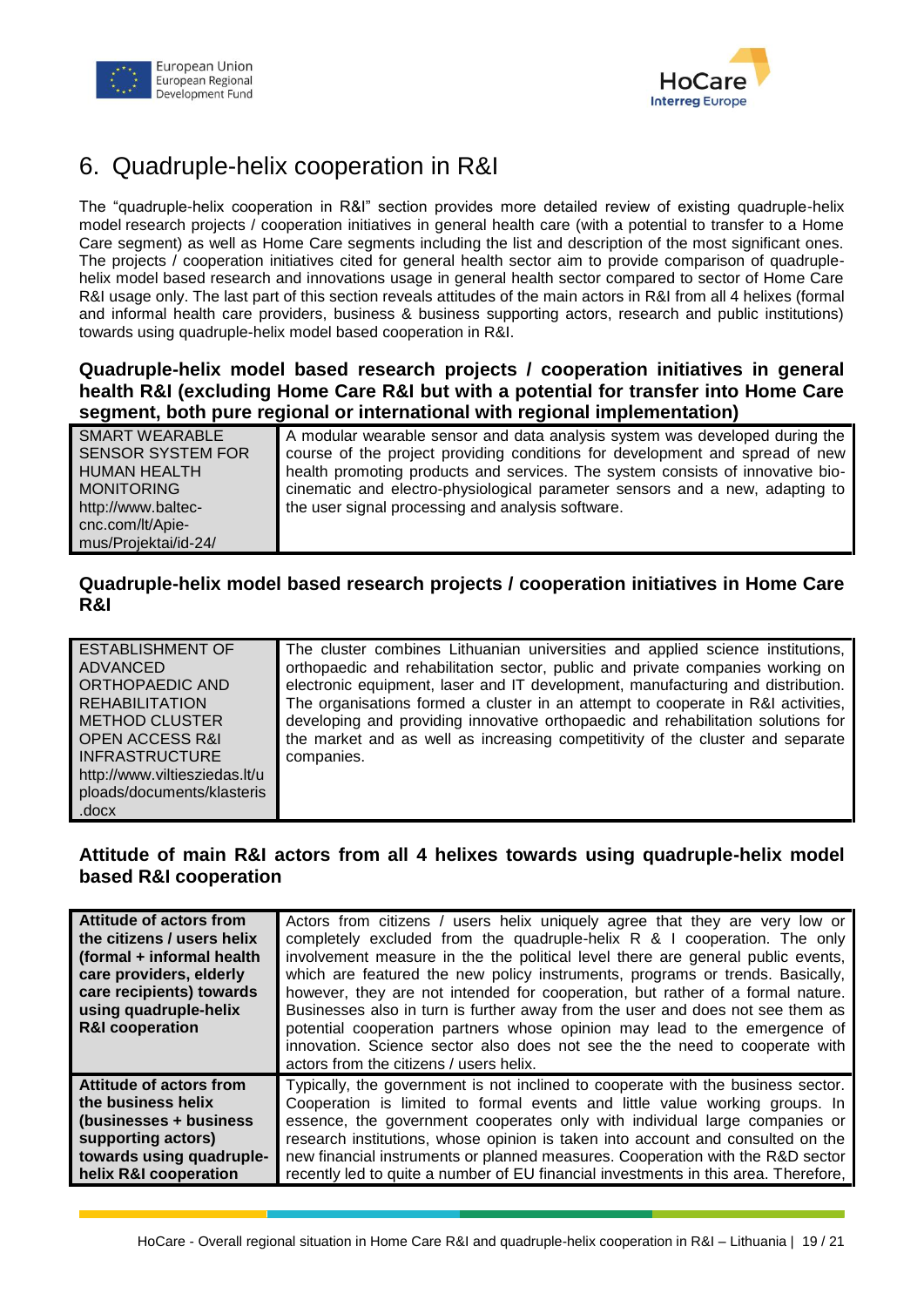



|                                                                                                                                                                                                                                   | cooperation is gradually growing and is receiving positive results but is a risk that<br>at the end of the funding period, this cooperation could be reduced.                                                                                                                                                                                                                                                                                                                                                                                                                                                                                                          |
|-----------------------------------------------------------------------------------------------------------------------------------------------------------------------------------------------------------------------------------|------------------------------------------------------------------------------------------------------------------------------------------------------------------------------------------------------------------------------------------------------------------------------------------------------------------------------------------------------------------------------------------------------------------------------------------------------------------------------------------------------------------------------------------------------------------------------------------------------------------------------------------------------------------------|
| Attitude of actors from<br>the research helix<br>towards using quadruple-<br>helix R&I cooperation                                                                                                                                | The government is not inclined to cooperate with the research sector.<br>Involvement of interested parties is merely declaratory in nature, mainly covering<br>public events. Cooperation with business is slowly growing, but universities and<br>research institutions are still heavily concentrated in academic activities, rather<br>than to work with the business. Scientific institutions acting in the field of R&I,<br>which is affiliated with Home Care activities, cooperate with a limited number of<br>service providers, with whom is began a long-term relationship, but others remain<br>an unexploited potential due to lack of time and resources. |
| <b>Attitude of actors from</b><br>the public institutions<br>helix (excluding SF<br>owner - health insurance<br>companies, health care<br>and social care regulator,<br>etc.) towards using<br>quadruple-helix R&I<br>cooperation | In recent years, cooperation with stakeholders is increased. There are organize<br>consultative events, discussions, are taken into account their opinion in the<br>formation of new regulatory documents and and etc. However, interested parties<br>(especially the NGO sector) competences to provide reasoned proposals or<br>positions are still quite low. Business involvement is also not active and is limited<br>to private interest lobbying.                                                                                                                                                                                                               |
| Attitude of the<br><b>Operational Programme</b><br>owner towards using<br>quadruple-helix R&I<br>cooperation                                                                                                                      | Interested parties are strongly encouraged to get involved in full co-operation<br>activities. From the Operational Programme owner side collaboration with<br>stakeholders include the OP development process and priority delivery activities.<br>The public is presented expert foresight on the formulation of the Action<br>Programme priorities, targets and indicators. There are always discussed the<br>planned intervention, in order to ensure the planned investment suitability and<br>effectiveness.                                                                                                                                                     |

# <span id="page-19-0"></span>7. Potential improvements of the Operational Programme and other possible improvements in regional innovation ecosystem

The "Potential improvements of the Operational Programme and other possible improvements in regional innovation ecosystem" section provides suggestions on possible improvements for support of R&I in Home Care via quadruple-helix cooperation in 2 levels: via the Operational Programme management, strategic focus and operations, and via any other possible improvements in the regional Innovation ecosystem.

| List of possible<br>improvements in the<br><b>Operational Programme</b><br>regarding its support for<br>quadruple-helix based<br><b>R&amp;I in Home Care as</b><br>based on brainstorming<br>discussions within<br><b>HoCare Regional Multi-</b><br>stakeholder group | First, in order to improve the Operational Programme regarding its support for<br>quadruple-helix based R&I in Home Care, need to encourage cooperation<br>between all stakeholders. At present, cooperation is the only declared, but<br>basically without creating any added value.<br>It is also important to improve the cooperation between the main responsible<br>ministries - The Ministry of the Economy, the Ministry of Education and Science,<br>the Ministry of Social Affairs and Labour - in order to promote research in the field<br>of home care, because this time, the ministries does not cooperate. One of the<br>possible solutions - to create an interministerial action plan to encourage R&I<br>activities in Home Care areas.<br>Also, in achieving the broader stakeholder participation, there is no need to<br>assess their inclusion as a formal process, but try to take into account their views<br>and at the same time encourage them to actively participate in the formulation of<br>new proposals and solutions for existing and potential incentives.<br>A very important factor is the home care area, as having great potential for the<br>development of innovation, actualization, because currently in Lithuania this is<br>not a priority, but state intervention in this area usually limited to social support. |
|-----------------------------------------------------------------------------------------------------------------------------------------------------------------------------------------------------------------------------------------------------------------------|-----------------------------------------------------------------------------------------------------------------------------------------------------------------------------------------------------------------------------------------------------------------------------------------------------------------------------------------------------------------------------------------------------------------------------------------------------------------------------------------------------------------------------------------------------------------------------------------------------------------------------------------------------------------------------------------------------------------------------------------------------------------------------------------------------------------------------------------------------------------------------------------------------------------------------------------------------------------------------------------------------------------------------------------------------------------------------------------------------------------------------------------------------------------------------------------------------------------------------------------------------------------------------------------------------------------------------------------------------------------|
| Other ideas + possible                                                                                                                                                                                                                                                | Since in Lithuania innovation and R&I activities in the field of home care are quite                                                                                                                                                                                                                                                                                                                                                                                                                                                                                                                                                                                                                                                                                                                                                                                                                                                                                                                                                                                                                                                                                                                                                                                                                                                                            |
| improvements in the                                                                                                                                                                                                                                                   | rare, first it must be identified the existing potential and stakeholders                                                                                                                                                                                                                                                                                                                                                                                                                                                                                                                                                                                                                                                                                                                                                                                                                                                                                                                                                                                                                                                                                                                                                                                                                                                                                       |
| regional innovation                                                                                                                                                                                                                                                   | opportunities. Perhaps in Lithuania is the potential of the science side, but users                                                                                                                                                                                                                                                                                                                                                                                                                                                                                                                                                                                                                                                                                                                                                                                                                                                                                                                                                                                                                                                                                                                                                                                                                                                                             |
| ecosystem regarding                                                                                                                                                                                                                                                   | (state or end-user) purchasing power is not enough to invest in innovative                                                                                                                                                                                                                                                                                                                                                                                                                                                                                                                                                                                                                                                                                                                                                                                                                                                                                                                                                                                                                                                                                                                                                                                                                                                                                      |